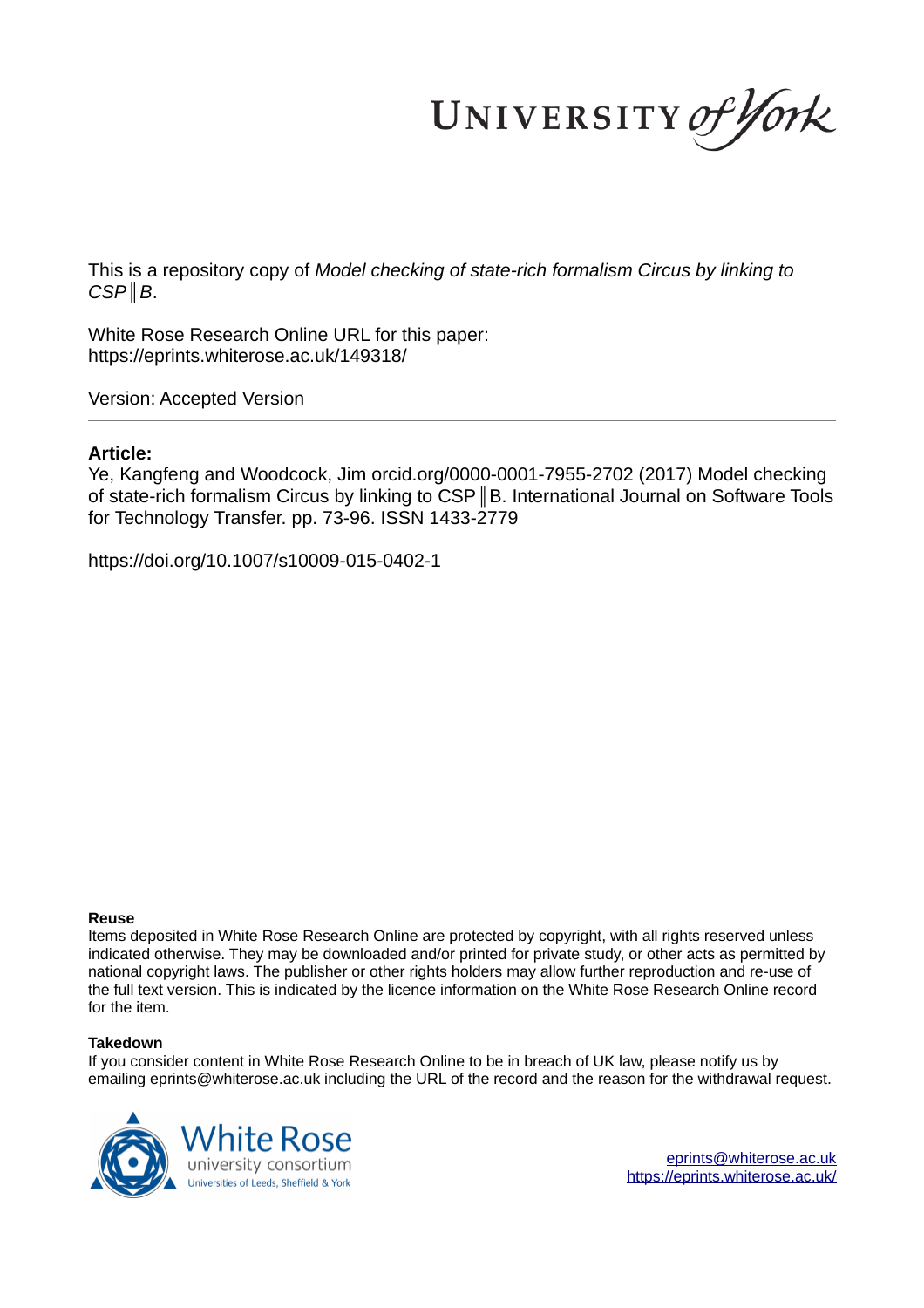# Model Checking of State-rich Formalism *Circus* by Linking to *CSP* || *B*

Kangfeng Ye · Jim Woodcock

Received: March 3, 2015 / Revised version: September 18, 2015

Abstract Since state-rich formalism Circus is a combination of Z, CSP, refinement calculus and Dijkstra's guarded commands, its model checking is intrinsically more complicated and difficult than that of individual state-based languages or process algebras. Current solutions translate executable constructs of Circus programs to Java with JCSP, or translate them to CSP processes. Data aspects of Circus programs are expressed in the Java programming language or as CSP processes. Both of them have disadvantages. This work presents a new approach to model-checking Circus by linking it to  $CSP \parallel B$ , then we utilise ProB to model-check and animate the *CSP*  $\parallel$  *B* program. The most significant advantage of this approach is the direct mapping of the state part in Circus to Z and finally to B, which maintains the high-level abstraction of data specification. In addition, introduction of deadlock, invariant violation checking, LTL formula checking and animation is another key advantage. We present our approach, a link definition for a subset of Circus constructs, as well as a popular case study (reactive buffer) to show the practical usability of our work. We conclude with a discussion of related work, advantages and potential limitations of our approach, and future work.

Keywords  $Circus \cdot CSP \parallel B \cdot CSP \cdot Z \cdot B \cdot Prob \cdot Model$ Checking · Buffer

K. Ye  $(\boxtimes) \cdot$  J. Woodcock

Department of Computer Science, University of York, York, United Kingdom E-mail: ky582@york.ac.uk

J. Woodcock E-mail: jim.woodcock@york.ac.uk

# 1 Introduction

In the last two decades, the advent of model checking [14], a technique used for the verification of a finite-state system by automatically and exhaustively checking whether the model meets a given specification, has been getting ever increasing interest from both industry and academia. Verification of systems specified using formal methods by model checking is one among these. Comparing to theorem proving, another technique for formal verification, the advantages of model checking, including an automated checking procedure, counterexamples for debugging, and the capability of temporal logic properties checking, make it very important for a formalism to support both model checking and theorem proving in a complementary way.

Traditional research in formal methods often focuses on two schools: state-based, model-oriented specification languages such as  $Z$  [47], B [5] and VDM [26]; and behaviouroriented process algebras such as CSP [25, 43], CCS [32] and ACP [8]. But in recent decades, there is an increasing research interest in specification languages that integrate both state and behavioural aspects. Early solutions aim to combine them together, such as CSP-OZ  $[18]$ , ZCCS  $[23]$ , Z and CSP  $[34, 44]$ , and CSP  $\parallel$  *B*  $[46]$ . Fischer gave a summary of combination solutions of Z and process algebras [19]. However, state-rich formalism *Circus* [49] is not a simple combination of Z and CSP. It is a combination of Z, CSP, refinement calculus [33] and Dijkstra's guarded commands [16]. Therefore, its model checking is intrinsically more complicated and difficult than that of individual Z and CSP. The complexity of model checking Circus is increased due to two main factors. The first one is state space explosion challenge. Basically, the state of a system specified by Circus is the state of its processes. However, for each process it may contain state and behaviour, and consequently its state is a combination of both variable state and action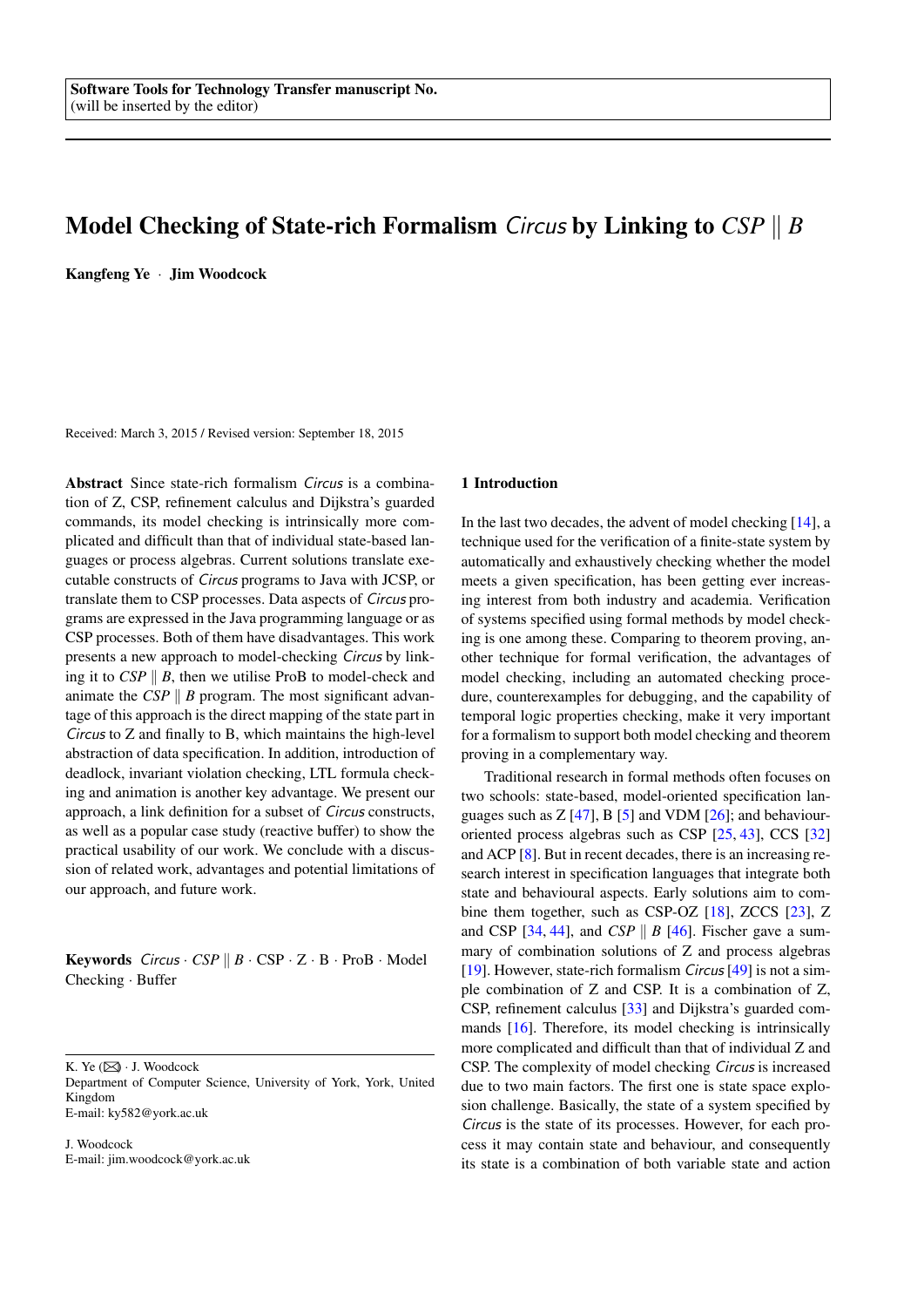state. In addition, the process's variable and action states are dynamically constructed and destroyed along with invocation and destroy of the process. It possibly has infinite number of distinct states as well. Because of this hierarchical structure of Circus and possible infinite states, how to represent and search its state space including infinite state space and infinite data type efficiently is really a challenge. Another factor is Circus's very rich notations from Z, CSP and guarded commands. Along with its powerful expressiveness and high-level abstraction, all make the development of its model checker—to parse and typecheck Circus programs, check deadlock and livelock, check refinement in terms of Circus action refinement and data refinement, and CSP failure-divergence refinement—difficult. In addition, the relationship between state and behaviour in early solutions is always orthogonal during development. Therefore, they can use the existing tools for each school separately. However, for Circus its syntax is a free mixture of CSP and Z. As a result it cannot use current Z and CSP tools directly.

Our proposed approach to model-check Circus in this paper is to link *Circus* to *CSP*  $\parallel$  *B* that integrates state and behaviour through synchronization of operations. On the one hand, the state part in *Circus* is transformed to the B machine. On the other hand, the behavioural part is converted to CSP. The resultant CSP and B specifications maintain highlevel abstraction of the initial Circus specification because they are specification languages rather than programming languages. Accordingly, it is more direct and powerful to specify the state part in B than in CSP. Furthermore, the final *CSP*  $\parallel$  *B* can be model-checked by ProB [3], a model checker and animator for multiple languages. Apart from these, with ProB we introduce LTL and CTL [14] property checking, automatic and manual animations, and refinement checking into Circus specification.

Our contribution is to define a formal link from Circus to  $CSP \parallel B$ . With this link, we take the model checking into Cir*cus* by model-checking  $CSP \parallel B$  using ProB. Additionally, to establish the link between them, we studied the transformation from Z in ISO Standard [4] dialect to Z in ZRM [47] and finally to B, and the transformation of Circus expressions from ISO Standard Z to CSP as well. The soundness of the link from Circus to the intermediate CSP and Z in ZRM is proved based on their semantics in Hoare and He's Unifying Theories of Programming (UTP) [24]. We also studied the correctness of the link from Z in ZRM to B though it relies on the implementation of ProB. Furthermore, because of the expressiveness and high-level abstraction of Circus, it is impossible to define an inverse link from  $CSP \parallel B$  to Circus and achieve exactly the same Circus constructs as the original constructs. Hence, our link is one direction only from *Circus* to *CSP*  $\parallel$  *B* and can not form Galois connections [24].

The rest of the paper is structured as follows. We give a brief introduction of *Circus* and *CSP*  $\parallel$  *B* in Sect. 2. Then in Sect. 3, the link function, its decomposition and overall strategies are described. Afterwards, Sect. 4 presents a subset of rules for each link function. A case study of a buffer is undertaken in Sect. 5 to illustrate how our approach works. Finally, in Sect. 6, we discuss related work, our work's pros and cons, and future work.

# 2 Background

# 2.1 Circus

The BNF syntax of Circus is shown in Figure 1. A Circus program consists of a sequence of paragraphs: Z paragraph, channel declaration, channel set definition or a process definition. A category, that is decorated with an additional star, such as CircusPar<sup>∗</sup>, denotes a possibly empty list of CircusPar, while a category decorated with an additional plus, such as  $N^+$ , denotes a non-empty list of Z identifiers N. Par, SchemaExp, Exp, Pred and Decl represent Z paragraphs, schema expressions, expressions, predicates and declarations defined in the reference manual [47] respectively.

A Circus paragraph can be a Z paragraph, a channel declaration, a channel set declaration, or a process declaration. A channel declaration is very similar to that in CSP except a schema channel declaration which merely groups the channel declarations into the schema. And a channel set declaration relates a name to a set of channels. Additionally a process can be defined in the process declaration as a parametrised process (*Decl* • *ProcDef*), an indexed process , an explicitly defined process (begin  $\cdots$  state  $\cdots \bullet$  *A* end), or a compound process which is defined in terms of CSP operators or the indexed operator  $(|i|)$ . In particular, the indexed process ( $IP \cong i : T \odot P$ ) is new to *Circus*. For its instantiation  $IP|e|$ , it behaves like *P*, but for each channel *c* in *P*, it is changed to *c i*.*e*. In addition, a process renaming operator  $(P[C_{old} := c_{new}])$  substitutes the channels in  $c_{new}$  for the channels in *cold* in the process *P*.

An explicitly defined process is composed of a state schema, which declares a set of state components in the process, multiple schemas and action declarations (possibly none of them), a main action, which defines the behaviour of this process. An action can be a schema expression ((*SchExp*)), a command, an action defined in terms of CSP. And a command can be an assignment (:=), an alternation (if  $\cdots$  fi), a guarded command  $((g) \& A)$ , a variable block (**var** *Decl* • *A*), a parametrisation by value (val), by result (res) and by value-result (vres), a specification statement  $(| \cdot |)$ , an assumption  $({})$ , or a coercion  $($ ]). Particularly, for CSP actions, the parallel composition  $(A_1 \| ns_1 | cs | ns_2 \| A_2)$  where  $ns<sub>1</sub>$  and  $ns<sub>2</sub>$  are the state partitions of the actions  $A<sub>1</sub>$  and  $A<sub>2</sub>$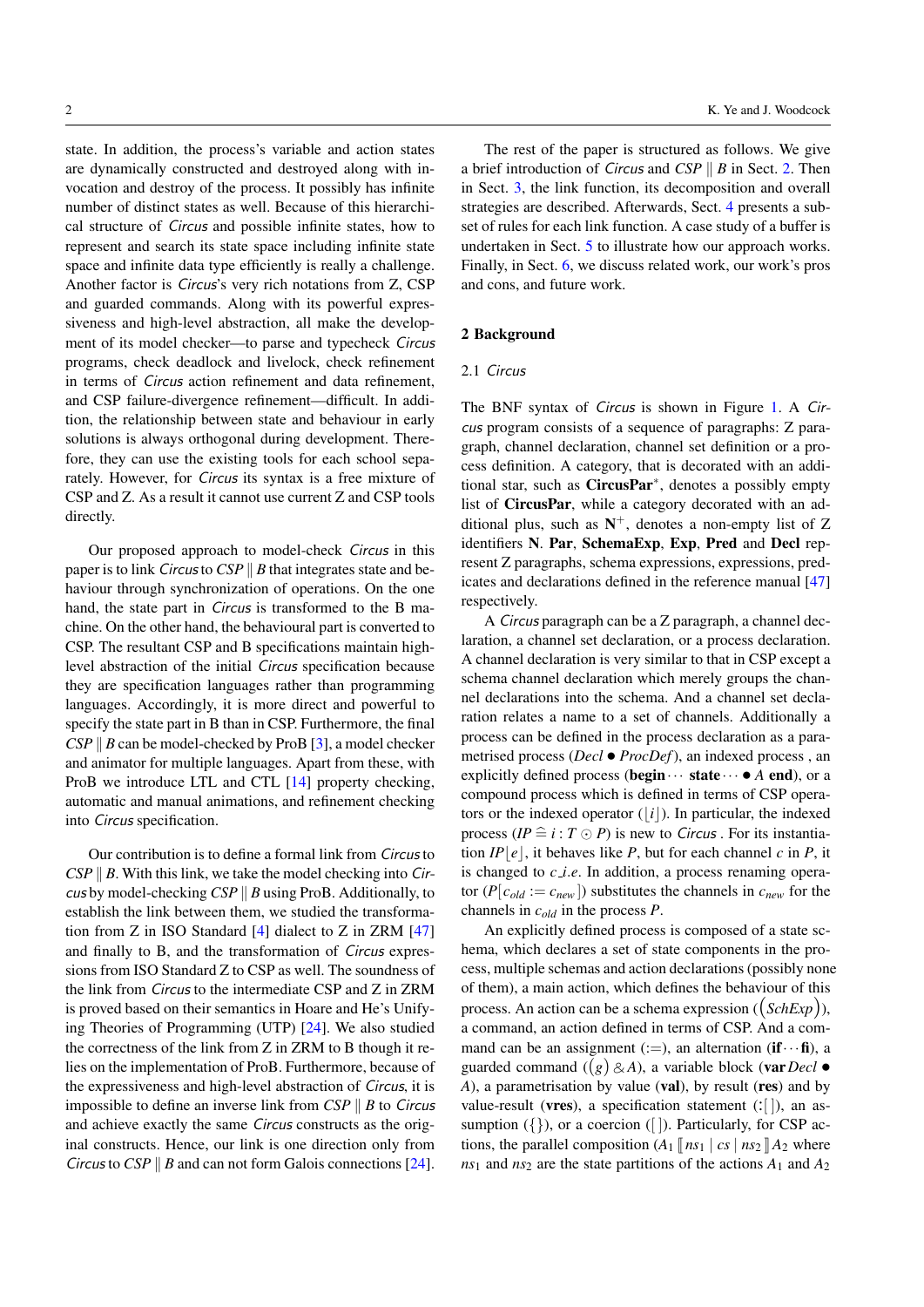| Program          | $ ::= CircusPar^*$                                                                                                                                                                                                                                                         |  |  |  |  |
|------------------|----------------------------------------------------------------------------------------------------------------------------------------------------------------------------------------------------------------------------------------------------------------------------|--|--|--|--|
| CircusPar        | $ ::= Par \mid channel$ CDecl $\mid$ chanset N = CSExp $\mid$ ProcDecl                                                                                                                                                                                                     |  |  |  |  |
| CDecl            | $ ::=$ SimpleCDecl $\mid$ SimpleCDecl; CDecl                                                                                                                                                                                                                               |  |  |  |  |
| SimpleCDecl      | $ ::= N^+   N^+ : Exp   [N^+]N^+ : Exp   SchemaExp$                                                                                                                                                                                                                        |  |  |  |  |
| ProcDecl         | ::= process $N \hat{=}$ ProcDef   process $[N^+]N^+ \hat{=}$ ProcDef                                                                                                                                                                                                       |  |  |  |  |
| ProcDef          | $ ::=$ Decl $\bullet$ ProcDef   Decl $\odot$ ProcDef   Proc                                                                                                                                                                                                                |  |  |  |  |
| Proc             | ::= begin PPar* state $N \triangleq$ SchemaExp PPar* • Action end                                                                                                                                                                                                          |  |  |  |  |
|                  | Proc; Proc   Proc □ Proc   Proc   Proc   Proc   CSExp] Proc                                                                                                                                                                                                                |  |  |  |  |
|                  | $\text{Proc }   \text{ Proc } ~\text{Proc} \setminus \text{CSExp } ~(\text{Decl}\bullet \text{ProcDef})(\text{Exp}^+)~ ~\text{N}(\text{Exp}^+)~ ~\text{N}$<br>$(Decl \odot Procl)$ [Exp <sup>+</sup> ]   N[Exp <sup>+</sup> ]   Proc $[N^+ := N^+]$   N[Exp <sup>+</sup> ] |  |  |  |  |
|                  | $\frac{1}{2}$ Decl•Proc   $\Box$ Decl•Proc   $\Box$ Decl•Proc                                                                                                                                                                                                              |  |  |  |  |
|                  | $\llbracket \text{CSExp} \rrbracket$ Decl • Proc $\mid \cdot \mid \cdot \mid$ Decl • Proc                                                                                                                                                                                  |  |  |  |  |
| PPar             | ::= Par   N $\hat{=}$ ParAction   <b>nameset</b> N = = NSExp                                                                                                                                                                                                               |  |  |  |  |
| ParAction        | $ ::=$ Action   Decl• ParAction                                                                                                                                                                                                                                            |  |  |  |  |
| Action           | ::= $(SchemaExp)$   Command   N   CSPAction   Action $[N^+ := Exp^+]$                                                                                                                                                                                                      |  |  |  |  |
| <b>CSPAction</b> | ::= Skip   Stop   Chaos   Comm $\rightarrow$ Action   Pred & Action                                                                                                                                                                                                        |  |  |  |  |
|                  | Action; Action   Action □ Action   Action □ Action                                                                                                                                                                                                                         |  |  |  |  |
|                  | Action [[NSExp   CSExp   NSExp] Action                                                                                                                                                                                                                                     |  |  |  |  |
|                  | Action    NSExp   NSExp    Action                                                                                                                                                                                                                                          |  |  |  |  |
|                  | Action $\text{CSExp}$   ParAction(Exp <sup>+</sup> )   $\mu$ N • Action                                                                                                                                                                                                    |  |  |  |  |
|                  | ; Decl • Action   Decl • Action     Decl • Action                                                                                                                                                                                                                          |  |  |  |  |
|                  | [[CSExp]] Decl ● [[NSExp]] Action       Decl •   [NSExp]   Action                                                                                                                                                                                                          |  |  |  |  |
| Comm             | $ ::= N$ CParameter*   N $[Exp^+]$ CParameter*                                                                                                                                                                                                                             |  |  |  |  |
| CParameter       | ::= ?N   ?N:Pred   !Exp   .Exp                                                                                                                                                                                                                                             |  |  |  |  |
| Command          | $ ::= N^+ := Exp^+$   if GActions fi   var Decl • Action                                                                                                                                                                                                                   |  |  |  |  |
|                  | $N^+$ : [Pred, Pred]   {Pred}   [Pred]                                                                                                                                                                                                                                     |  |  |  |  |
|                  | val Decl • Action   res Decl • Action   vres Decl • Action                                                                                                                                                                                                                 |  |  |  |  |
| GActions         | $ ::=$ Pred $ \rightarrow$ Action   Pred $ \rightarrow$ Action $\Box$ GActions                                                                                                                                                                                             |  |  |  |  |

Fig. 1: Syntax of Circus

separately) and the interleaving  $(A_1 || n s_1 | n s_2 || A_2)$  in Circus are slightly different. Both *A*<sup>1</sup> and *A*<sup>2</sup> have a copy of all variables in scope and may change the value of these variables. But only the changes made to the variables in *ns*<sup>1</sup> and *ns*<sup>2</sup> have an effect in the final state of the parallel composition and the interleaving. Furthermore, state components and local variables in an action can be renamed by a renaming operator  $(A[v_{old} := v_{new}])$ .

A simple buffer [12] specification in Circus is illustrated in Figure 2. The size of the buffer is bounded by *maxbuff* , a global constant declared in the axiomatic paragraph. Afterwards, two typed channenls *input* and *output* are declared to allow only natural number on their communications. Then an explicitly defined process named *Buffer* is defined. This process has two state variables *buff* and *size*. And the initial state of the process is an empty buffer where *buff* is an empty sequence and *size* is equal to 0. In addition to the state schema and the initial schema, there are two schemas *InputCmd* and *OutputCmd* defined as well. They are invoked by their corresponding schema expressions(*InputCmd*) and (*OutputCmd*) in the actions *Input* and *Output* respectively. The behaviour of *Buffer* is specified by its main action: it is initialized to the initial state; after that, it provides *input* (in case the buffer is not full) and *output* (in case the buffer is

section *BufferSpec* parents *circus toolkit*  $maxbuff : \mathbb{N}_1$ channel *input*,*output* : N process *Buffer*  $\hat{=}$  begin state *State* == [*buff* : seq N;*size* : 0 ..*maxbuff* |  $size = #buffer \leq maxbuffer$  $Init == [(State)' | buffer' = \langle \rangle \land size' = 0]$ *InputCmd* ==  $\lceil \Delta State : x? : \mathbb{N} \rceil$  *size* < *maxbuff* ∧  $buff' = buff'\langle x? \rangle \wedge size' = size + 1$ *OutputCmd* ==  $\Delta State \mid size > 0 \land buffer' = tail \text{buffer}$  $size' = size - 1$  $Input \cong (size *maxbuffer*) \otimes input?$ *x*  $\rightarrow (InputCmd)$  $Output \cong (size > 0) \otimes output!(head\,buffered) \rightarrow (Output)$  $\bullet$   $\bigl( \textit{Init} \bigr)$ ;  $\bigl( \mu X \bullet (\textit{Input} \sqcup \textit{Output})$ ; X) end



not empty) events to its environment continuously. Accordingly, it buffers the input message in its end and increases its size by one, or outputs its head and decreases its size by one.

Additionally, since Circus is a combination of several different languages that have different semantics, there arises an issue about how to unify its semantics into one. For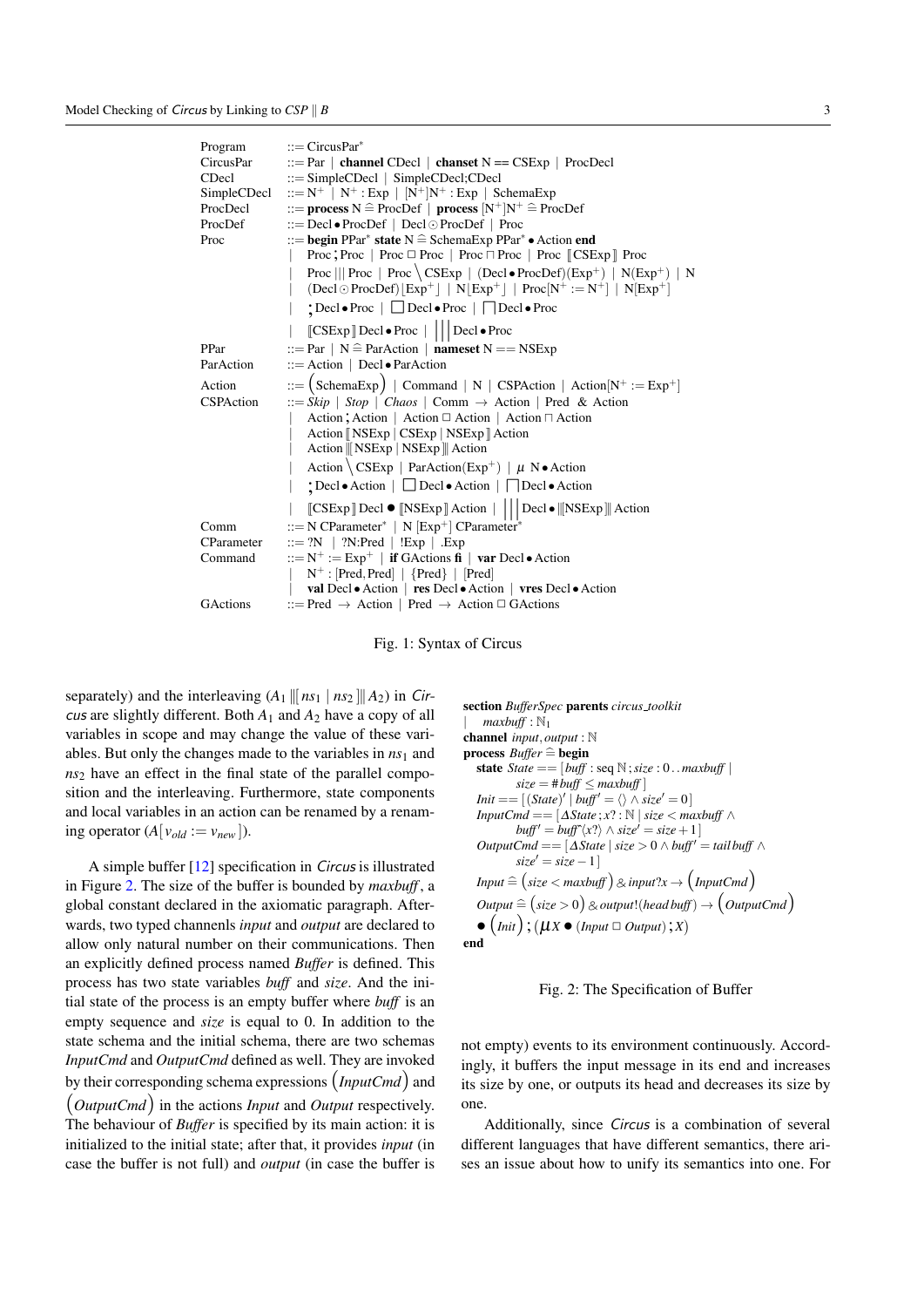example, CSP-OZ introduces the failures-divergences model [43] into Object-Z [11] classes and then integrates CSP processes with Object-Z classes based on the same failuresdivergences semantics. But *CSP*  $\parallel$  *B* treats a B machine as a CSP process, and gives CSP traces, stable failures and failures-divergences semantics to B machines [46]. Circus needs to combine not only Z and CSP, but also the guarded command language and the refinement calculus. Circus formalises its model in UTP because UTP is a common framework for the unification of programs from different paradigms. Denotational semantics [37, 38, 49] and operational semantics  $[22, 51, 52]$  of *Circus* have been given.

# 2.2 Unifying Theories of Programming

UTP is a unified framework to form theoretical basis for describing and specifying computer languages across different paradigms such as imperative, functional, declarative, nondeterministic, concurrent, reactive and high-order. A theory in UTP is described from three parts: *alphabet*, a set of variable names for the theory to be studied; *signature*, rules of primitive statements of the theory and how to combine them together to get more complex program; and *healthiness conditions*, a set of mathematically provable laws or equations to characterise the theory.

The alphabetised relational calculus [13] is the most basic theory in UTP. A relation is defined as a predicate with undecorated variables  $(v)$  and decorated variables  $(v')$  as its alphabet.  $\nu$  denotes the observation made initially and  $\nu'$ denotes the observation made at the intermediate or final state. The behaviour of a design is described from initial observation and final observation by relating precondition *P* to postcondition *Q* as (*P*⊢*Q*) [24, 50]. It is defined as  $(P\vdash Q \cong \text{okay} \land P \Rightarrow \text{okay'} \land Q)$  where *okay* records the program has started and *okay*′ that it has terminated.

But a reactive process cannot be characterised from the final observation alone because it interacts with its environments (other programs and users). It must take intermediate states into account. Therefore, three extra variables and their dashed counterparts are introduced: *tr* and *tr*′ , the sequences of the events occurred; *ref* and *ref* ′ , the sets of events that may be refused; *wait* and *wait*′ , the boolean variables that denote whether the process has terminated (*true*) or is in an intermediate state (*false*). Cavalcanti and Woodcock [13] lift the theory of reactive processes to CSP processes. "CSP processes are reactive; moreover they are *R*-image of designs" [13, Figure 1, p.257]. The reactive processes are expressed as the reactive design ( $\mathbf{R}(P \mid Q)$ ).

### 2.3 Combination of CSP and B

*CSP*  $\parallel$  *B* [9] is a combination of CSP and B aiming to introduce behavioural specification into state-based B machines. The B method characterises abstract state, operations with respect to their enabling conditions, and their effect on the abstract state, while CSP specifies overall system behaviour. But different from Circus, the CSP specification and B machine in  $CSP \parallel B$  are always orthogonal. They are individually complete specifications and can be checked separately.

Semantically the combination of CSP and B works in terms of CSP. The B machine, which has operations *Ops*  $({\lbrace Op_1, \ldots, Op_n \rbrace})$  and variables *Vars*  $({\lbrace v_1, \ldots, v_m \rbrace})$ , is regarded as a process  $B_{proc}$  (1). The operation  $Op_i$  is enabled if its precondition holds or *enabled* $(Op_i)$  is true. CSP may have all or part of events from the events  $Ops$  ( $\{Op_1, \ldots, Op_n\}$ ) that have the same name as operations *Ops* in B. CSP and B processes are composed together by a generalised parallel composition in CSP, as shown in (2). B and CSP synchronise on events *Ops* in CSP and operations *Ops* in B. If an event  $Op_i$  in  $Ops$  is allowed by the CSP specification and at the same time the operation  $Op_i$  in B is enabled as well, then they can make progress. After that, the state *Vars* of the B machine, which are specified in the predicate of operation  $Op_i$ , are updated. Otherwise, if  $Op_i$  is not allowed at the same time as  $Op_i$  is enabled, neither of them can make progress. In addition, for events only in CSP and not having corresponding operations in B, they engage independently. Conversely, for operations only specified in B and not in CSP, they are prevented from executing. If none of operations required by CSP specification are enabled or the CSP process is blocked, then the *CSP*  $\parallel$  *B* program is deadlocked. Consequently no state can be changed and no event can be engaged.

$$
B_{proc} \cong \mu X \bullet \begin{pmatrix} (Op_1 \rightarrow X) \cdot \text{enabeled}(Op_1) \cdot \text{STOP} \\ \square \dots \\ \square \ (Op_n \rightarrow X) \cdot \text{enabeled}(Op_n) \cdot \text{STOP} \end{pmatrix}
$$
\n
$$
(1)
$$

$$
CSP \parallel B \cong (CSP \parallel B_{proc}) \setminus \{ |Ops| \}
$$
 (2)

2.4 ProB

ProB is a model checker and animator developed by the University of Düsseldorf originally for the B language. It has been extended to support a variety of formal specification languages, such as Z, CSP, Event-B [6], TLA+ [27], Promela and *CSP*  $\parallel$  *B*. Particularly, the dialect of Z supported is ZRM [47] and the syntax of CSP is written in  $CSP_M$  [45]. The main functions of ProB include temporal logic and refinement model checking, deadlock and invariant violation checking with counterexamples available, au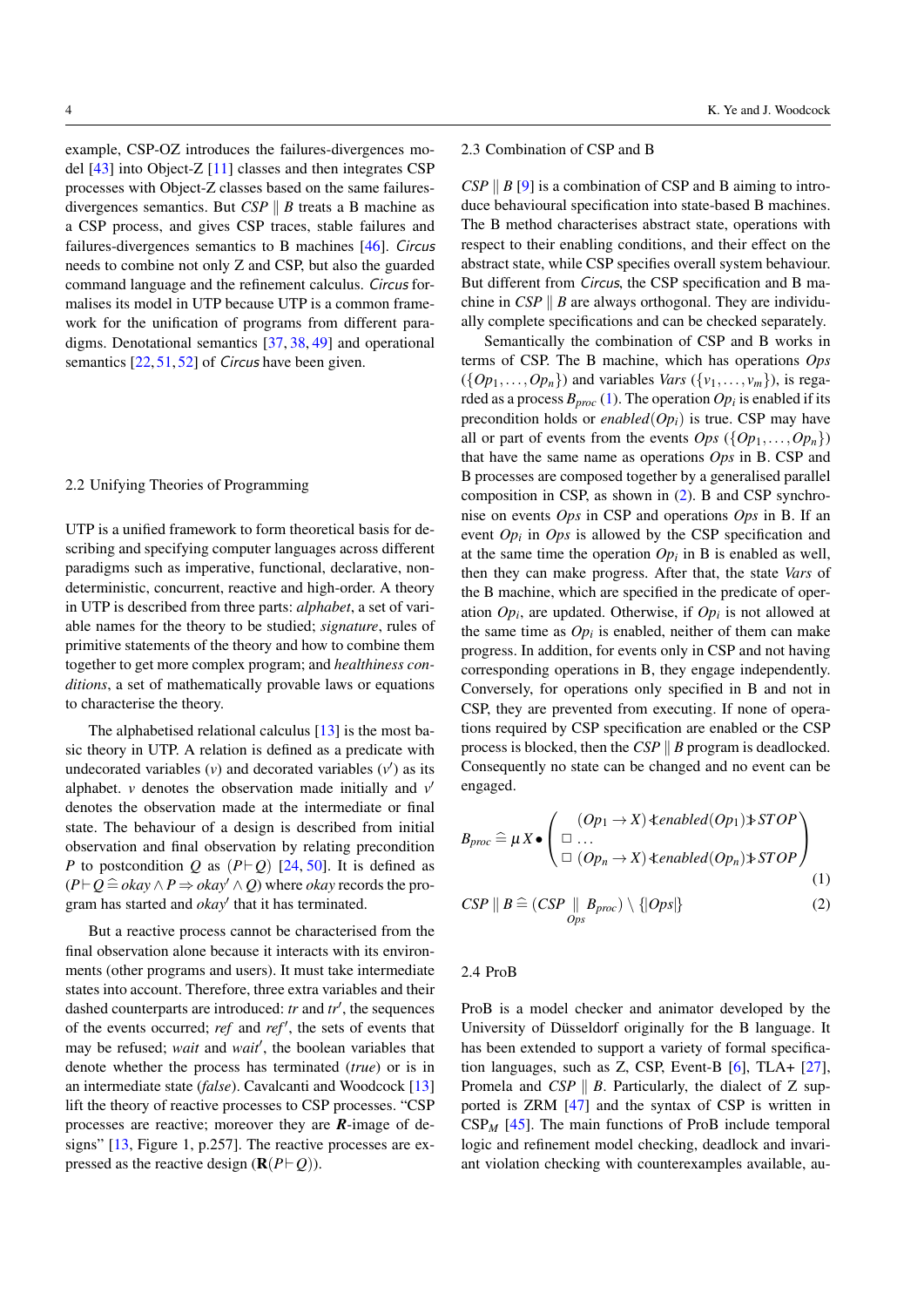tomatic and manual animations, visualisation of state spaces and test-case generation. Its kernel is written in SICStus Prolog [10]. Most importantly, its source code is open and licensed under EPL v1.0 [17].

# 3 Link Definitions

# 3.1 Overall Link Function

A function  $\Upsilon$  (pronounced "upsilon") is defined to map a Circus program to a  $CSP \parallel B$  program.

 $Circus \implies CSP \parallel B$ 

The overall strategies of  $\Upsilon$  are defined.

- Fundamentally, the state part of Circus is linked to a B machine and the behavioural part to a CSP specification. Some constructs such as command actions, which specify both state and behaviour, are mapped to constructs in both B and CSP.
- The definitions, such as type definitions, abbreviation and axiomatic definitions, are mapped to the counterparts in B and possibly in CSP if they are referred to in the behavioural part of Circus.
- State components in Circus are mapped to variables in B. However, since state components are encapsulated in explicitly defined processes, they are merged to form variables in B when mapped.
- Operational schemas within an explicitly defined process, which includes the state schema in its declaration and is not included by other schemas, are mapped to operations in B. However, these operations are restricted to manipulate variables that are mapped from state components of the same processes in Circus , and never change variables that are mapped from state components of different processes.
- Channel declarations are mapped to channel declarations in CSP.
- The main action of an explicitly defined process is mapped to a same name process in CSP.
- Compound processes are linked to the same name processes in CSP.

# 3.2 Y Function Decomposition

Because a *Circus* program is linked to a  $CSP \parallel B$  program with a complete B machine and a CSP specification, we decompose the  $γ$  function into two functions:  $Ω$  (pronounced "omega") function and  $\Phi$  (pronounced "phi") function. The  $\Omega$  function is responsible for the translation of the state part in Circus to B, while the  $\Phi$  function is for that of the behavioural part to CSP.

However, Circus itself is not a simple combination of the CSP and Z languages but a free mixture of CSP and Z with additional guarded commands. An exact example is the assignment command that may specify both state and behaviour. For instance, this action (3) inputs a value *x* over *c* channel, then the assignment command updates the state variable *s* to *x* plus the local variable *l*. In this action, state and behaviour are mixed together. As a result,  $\Omega$  and  $\Phi$ functions cannot apply to the original Circus program directly.

$$
c?x \to s := x + l \tag{3}
$$

Thus, another function, named *Rwrt*, is defined. It aims to rewrite a Circus program to separate the state and behavioural parts into  $Z$  and CSP. The action  $(3)$  is rewritten to an action and a schema (4) according to the *Rwrt* Rule 7 which is defined latter. Finally,  $\Omega$  and  $\Phi$  can be easily applied to this rewritten Circus program.

$$
c?x \to \big(AssOp\big) \tag{4}
$$

where  $AssOp = [\Delta P \_Strar{;} l? : T_{l?} : x? : T_c | s' = x? + l?]$ 

The relation of  $\Upsilon$  function decomposition is displayed in Figure 3. In a rewritten Circus program, state and behaviour are separate. No construct will specify both state and behaviour at the same time. The interaction between them highly depends on schema expressions. The original schemas and schema expressions in Z and behaviour respectively are still kept in the rewritten program. In addition, it is worth noting that additional operational schemas are added in Z, and any direct state components accessed and updated in Circus actions will rely on schema expressions. Furthermore, for other constructs such as commands, they are rewritten to additional schemas and their schema expressions as well. Finally we state that the rewritten Circus program has the same structure as the original program, which means state components of each process are still encapsulated in its own process.

#### 3.2.1 Ω Function Decomposition

For the  $\Omega$  function, our strategy is to reuse the currently available solution [41] in ProB to translate Z in ZRM to B. Considering this strategy, we map the state part of the Circus program to ISO Standard Z first because Circus itself is written in ISO Standard Z, then to Z in ZRM, and finally from ZRM to B by ProB. Accordingly, the  $\Omega$  function is decomposed as well: the  $\Omega_1$  function translates the state part in Z in a rewritten Circus specification to a complete specification in ISO Standard Z by merging all state components and schemas from all processes; the  $\Omega_2$  function syntactically transforms Z in ISO Standard Z to that in ZRM; the  $\Omega_3$  function, translation function from ZRM to B, is implemented in ProB and stated in Daniel Plagge et al.'s work [41].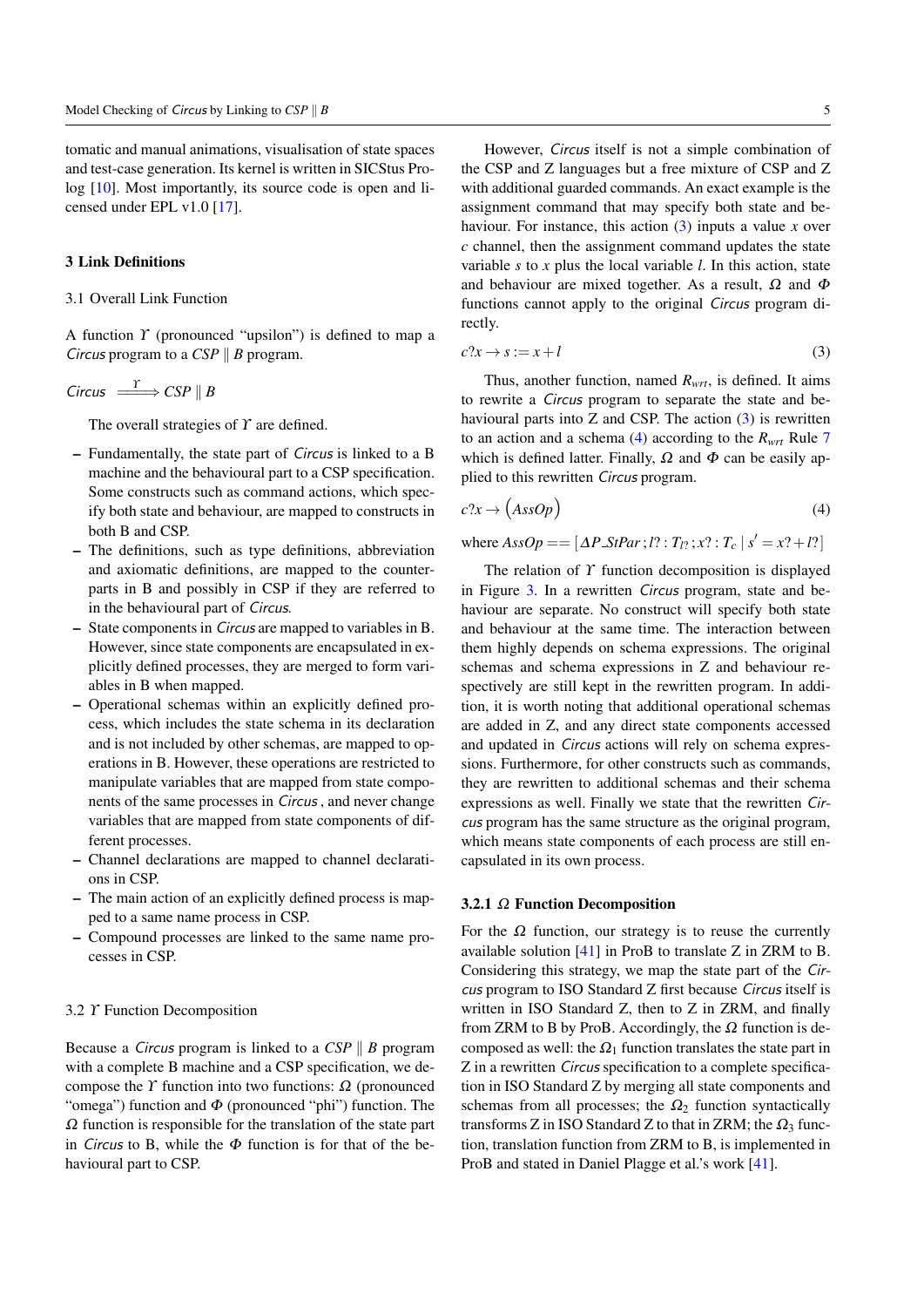

Fig. 3: Translation Function  $(Y)$  Decomposition

### 3.3 Link Strategies

In addition to the overall strategies and link functions, some other strategies are defined.

- Every rule defined for  $\Upsilon$  is sound unless stated otherwise. The soundness of the map is based on UTP semantics. If the corresponding linked constructs in  $CSP \parallel B$ have the same semantics as the original constructs in Circus, then the link is sound.
	- From the design perspective, a design  $P_1 \vdash Q_1$  is equal to another design  $P_2 \vdash Q_2$  if, and only if,  $(P_1 = P_2) \land$  $(P_1 \Rightarrow (Q_1 = Q_2))$ . If both designs have the same alphabets (*ok*, *v*, and their dashed counterparts), the same preconditions that imply the equal postcondition, we say they are semantically equal.
	- From the reactive process (R(*P*⊢*Q*)) perspective, if both reactive processes have the same alphabets (*ok*, *wait*, *tr*, *ref* , *v*, and their dashed counterparts), the same preconditions that imply the equal postcondition and the same other observation variables, we say two reactive processes are semantically equal.
	- For state-based specification languages such as Z and B, their semantics are specified in the designs of UTP. But for CSP and the behavioural part of Circus, their semantics are specified in the reactive theory of UTP.
- State components of *Circus* are maintained in a Z specification and finally a B machine. Thus we require they are updated only in the B machine but can be accessed in both B and CSP programs. The CSP specification will not maintain states. If a process in the CSP specification needs to get the value of variables in B, it shall retrieve them through a communication between CSP and B.

# 4 Link Rules

#### 4.1 Identifiers

In ISO Z Standard, an identifier is a DECORWORD that is composed of WORD and STROKE [4, 8.4]. Stokes (', !, and ?) are very important part in Z specification. They may denote dashed variables, input variables and output variables within a schema. In addition, they may form the schema decoration and binding construction expressions as well. A word can be a keyword, operator or name. In addition to letter, digital and underscore (\_), a name may have other special symbols such as subscript and superscript.

However, the pattern of an identifier or name in CSP*<sup>M</sup>* and B,  $[a-zA-Z]$   $[a-zA-Z0-9]$   $[15,20]$ , is limited. It begins with an alphabetic character ([a-zA-Z]) and are followed by any number of alphanumeric characters or underscores. Particularly, for CSP*M*, it can be optionally followed by prime characters ( $'$ ).

Therefore, we restrict the pattern used in Circus for a name the same as that in  $CSP_M$  and B. But for strokes, they are necessary and specially treated when translating to CSP*<sup>M</sup>* and B.

# 4.2 Circus Rewriting Function - *Rwrt*

The  $R<sub>wrt</sub>$  function is defined to rewrite Circus constructs to facilitate the application of the  $\Phi$  function and the  $\Omega$  function in the later stage.

*Rwrt* Rule 1 (Parametrised Process) *For the parametrised process, it is expanded to a number of explicitly defined processes, provided that T in (5) is finite and has n elements:*  $x_1$ *,*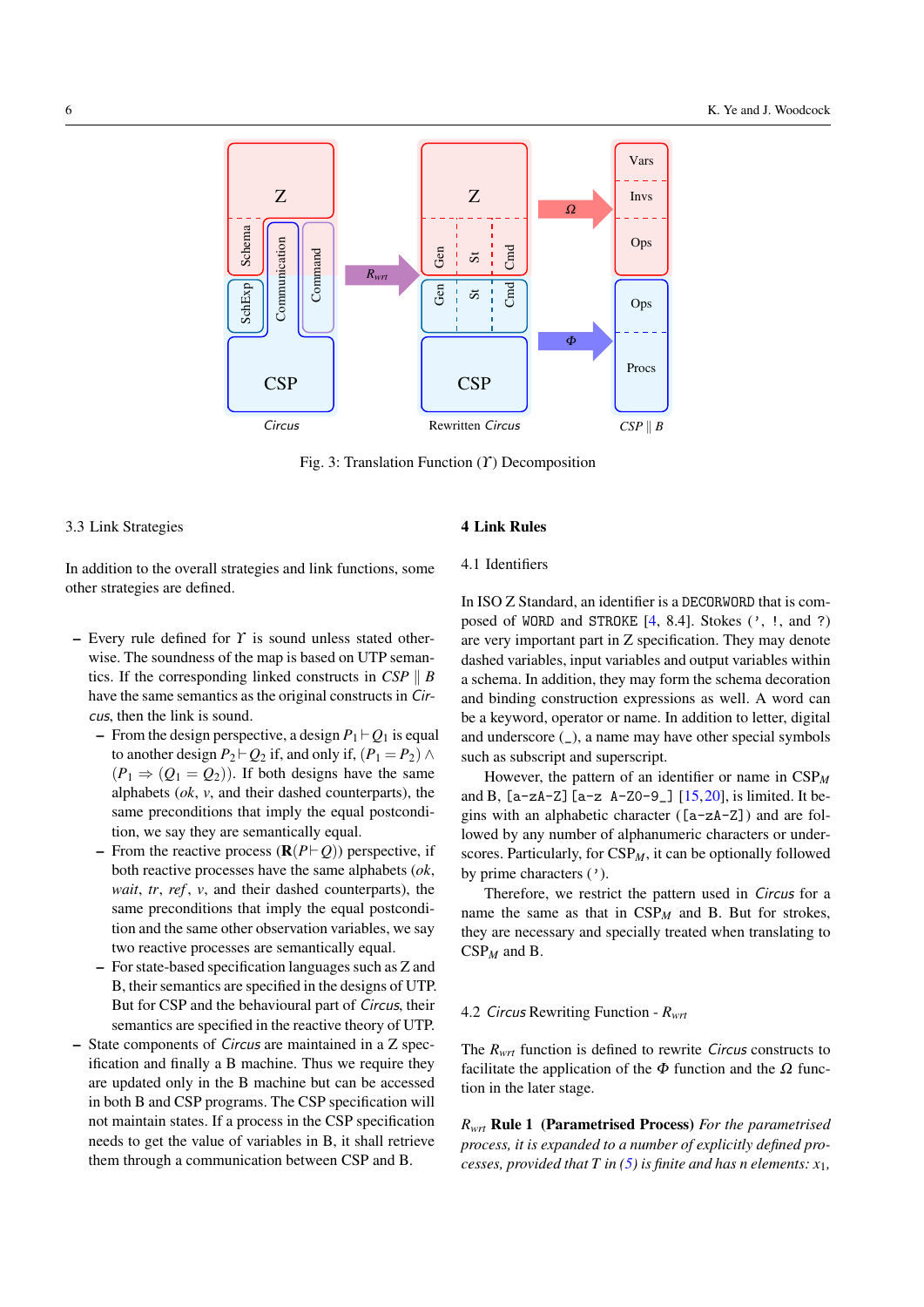...*, xn. The number of explicitly defined processes is equal to the cardinality of T.*

$$
R_{wrt} \left( \text{process } PP \cong x : T \bullet P \right)
$$
  
= 
$$
\begin{pmatrix} R_{wrt} \left( \text{process } PP.x_1 \cong P[x_1/x] \right) \\ \dots \\ R_{wrt} \left( \text{process } PP.x_n \cong P[x_n/x] \right) \end{pmatrix}
$$
 (5)

where the substitution notation  $P[x_1/x]$  *denotes the expression x*<sup>1</sup> *consistently substituted for free occurrences of the variable x in P.*

*Rwrt* Rule 2 (Indexed Process) *An indexed process (6) is rewritten to a parametrised process with all its channels renamed at first, then it is expanded to a number of explicitly defined processes by the parametrised process rule (5).*

$$
R_{wrt}(\text{process } IP \cong i : T \odot P)
$$
  
=  $R_{wrt}(\text{process } IP \cong i : T \bullet P[c := c\_i.i])$   
=  $\begin{pmatrix} R_{wrt}(\text{process } IP\_i] \cong (P[c := c\_i.i])[i_1/i]) \\ \dots \\ R_{wrt}(\text{process } IP\_i_n \cong (P[c := c\_i.i])[i_n/i]) \end{pmatrix}$   
=  $\begin{pmatrix} R_{wrt}(\text{process } IP\_i_1 \cong P[c := c\_i.i_1]) \\ \dots \\ R_{wrt}(\text{process } IP\_i_n \cong P[c := c\_i.i_n]) \end{pmatrix}$  (6)

*where*  $P[c := c_i.i]$  *denotes the renaming of each channel c*  $in P$  to  $c_i$ *i.i.* 

*Rwrt* Rule 3 (Renaming Operator) *The renaming operator*  $P[c_{old} := c_{new}]$  *renames the channel*  $c_{old}$  *in P to the channel cnew.*

$$
R_{wrt}(P[c_{old} := c_{new}]) = (F_{Ren}(P, \{(c_{old}, c_{new})\}))
$$
 (7)

*where*  $F_{Ren}(P, \{x, y\})$  *is a renaming function that replaces occurrences of the term x in P to the term y.*

*Rwrt* Rule 4 (Indexed Process with Renaming) *In* Circus*, the indexed process notation is commonly used with the renaming operator together to define more expressive processes. Therefore,*

$$
R_{wrt}((\text{process } IP \cong i : T \odot P)[c.i := d])
$$
  
=  $R_{wrt}((\text{process } IP \cong i : T \bullet P[c := c.i.i]) [c.i := d])$   

$$
[R_{wrt} \text{Rule 2}]
$$
  
=  $\begin{pmatrix} R_{wrt} \left( \text{process } IP.i_1 \cong \\ ((P[c := c.i.i]) [i_1/i]) [c.i := d] \right) \\ ... \\ R_{wrt} \left( \text{process } IP.i_n \cong \\ ((P[c := c.i.i]) [i_n/i]) [c.i := d] \right) \end{pmatrix}$   

$$
[R_{wrt} \text{Rule 1}]
$$

$$
= \begin{pmatrix} R_{wrt} \left( \begin{array}{c} \textbf{process} \; IP.i_1 \; \widehat{=} \\ (P[c := c.i.i_1]) \; [c.i := d] \end{array} \right) \\ \cdots \\ R_{wrt} \left( \begin{array}{c} \textbf{process} \; IP.i_n \; \widehat{=} \\ (P[c := c.i.i_n]) \; [c.i := d] \end{array} \right) \end{pmatrix}
$$

=

$$
\begin{pmatrix}\nR_{wrt} \left(\text{process } IP\_i_1 \cong P[c := d.i_1]\right) \\
\vdots \\
R_{wrt} \left(\text{process } IP\_i_n \cong P[c := d.i_n]\right)\n\end{pmatrix} \quad [R_{wrt} \text{ Rule 3}]
$$

For explicitly defined processes, the *Rwrt* function is to separate the state part and the behavioural part as well as renaming of state components, schema paragraphs and action paragraphs. Consequently, all interactions between state and behaviour are through schema expressions only.

*Rwrt* Rule 5 (Additional State Components Retrieve Schemas) *The rule for state components retrieve schemas is shown in Figure 4, where B function denotes the body of the action. For each state component in an explicitly defined process, one schema is added to retrieve the value of this state component. The name of the output variable in this schema is composed of the state component name and* !*. And its type is the same as the type of the state component.*

*Rwrt* Rule 6 (Renaming of State Components, Schemas, Actions and their Refereneces) *The rule for renaming is shown in Figure 5. State components, schema paragraphs, action paragraphs, and each reference to them within an explicitly defined process are renamed by prefixing the process's name. The only exception is that the reference to state components in action is not changed.*

*Rwrt* Rule 7 (Action Rewriting) *The rule for action rewriting is illustrated in Figure 6, where P assOp (8) is a schema added in the process of this assignment. The definitions of Rpre and Rpost functions are given in Definition 1. To rewrite the external choice, a Rmrg function is provided to merge the rewriting prefixes of both actions and it is defined in Definition 2. Note that it is not syntactically correct in* Circus *because schema expression actions cannot be a channel event in communication. But when schema expression actions are translated to events in CSP, it is valid in the final CSP*  $\parallel$  *B.* 

$$
P\_assOp = = [\_P\_StPar; l? : T_{l?}; l! : T_{l!} \mid
$$
  

$$
P\_s' = (e_s[l?/l]) \land l! = (e_l[l?/l])]
$$
 (8)

Definition 1 (*Rpre* and *Rpost*) Rewriting an action to get the value of state components in its first construct,  $R_{wrt}(A)$ , is composed of  $R_{pre}(A)$  and  $R_{post}(A)$  which denotes the prefix (state components retrieve schema expressions) and the remaining respectively:  $R_{wrt}(A) = R_{pre}(A) \rightarrow R_{post}(A)$ . For

[Substitution]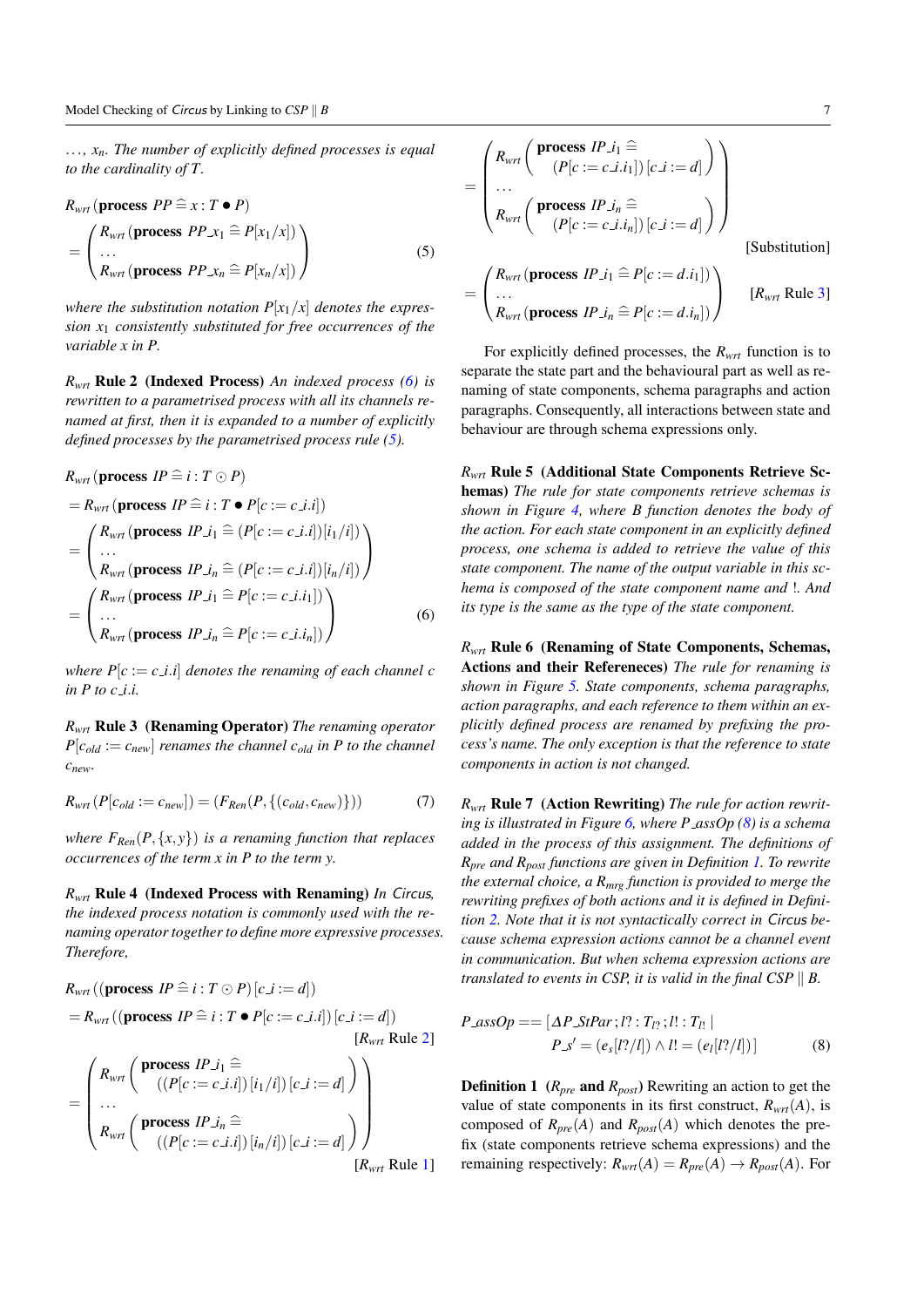| Process $P \cong$ begin                                                                 |  |
|-----------------------------------------------------------------------------------------|--|
| state $StPar = [s_1 : T_1 : \cdots s_n : T_n   p]$                                      |  |
| Pars == [-\cdots]                                                                       |  |
| APars $\cong$ B                                                                         |  |
| A                                                                                       |  |
| end                                                                                     |  |
| process $P \cong$ begin                                                                 |  |
| state $StPar = [s_1 : T_1 : \cdots s_n : T_n   p]$                                      |  |
| Pars == [-\cdots]                                                                       |  |
| Op.s <sub>1</sub> == [EstPar;s <sub>1</sub> ]: T_1   s <sub>1</sub> != s <sub>1</sub> ] |  |
| Op.s <sub>n</sub> == [EstPar;s <sub>n</sub> ]: T_n   s <sub>n</sub> != s <sub>n</sub> ] |  |
| APars $\cong$ B                                                                         |  |
| A                                                                                       |  |
| end                                                                                     |  |

Fig. 4: Additional Schemas for State Components Retrieve

example,

$$
R_{pre}(\text{Skip}) = R_{post}(\text{Skip}) = \text{Skip}
$$
  
\n
$$
R_{pre}(\text{Stop}) = R_{post}(\text{Stop}) = \text{Stop}
$$
  
\n
$$
R_{pre}(c!s_i!...!s_j \rightarrow A) = (OP.s_i) \rightarrow \cdots \rightarrow (OP.s_j)
$$
  
\n
$$
R_{post}(c!s_i!...!s_j \rightarrow A) = c!s_i!...!s_j \rightarrow R_{wrt}(A)
$$
  
\n
$$
R_{pre}(g) = (OP.s_i) \rightarrow \cdots \rightarrow (OP.s_j)
$$
  
\n
$$
R_{post}(g) = g
$$

provided the condition *g* evaluates state components  $s_i$ ,..., $s_j$ , and  $OP_{\textit{S}_i}$  is the schema name for state component  $s_i$ .

**Definition 2** ( $R_{mrg}$ ) A  $R_{mrg}$  ( $R_{pre}(A_1)$ ,  $R_{pre}(A_2)$ ) function is defined to merge the rewriting prefixes of  $A_1$  and  $A_2$  into one final prefix. Basically, it is equal to  $R_{pre}(A_1) \rightarrow R_{pre}(A_2)$  if each state component retrieve schema expression in *Rpre*(*A*2),  $(OP_{\mathcal{S}_i})$ , is different from any in  $R_{pre}(A_1)$ . However, for any state component retrieve schema expression in  $R_{pre}(A_2)$ , if it is the same as that in  $R_{pre}(A_1)$ , it is removed from  $R_{pre}(A_2)$ before combination. For example,

$$
R_{mrg} ((OP.x), (OP.y)) = (OP.x) \rightarrow (OP.y)
$$
  
\n
$$
R_{mrg} ((OP.x), (OP.y) \rightarrow (OP.x))
$$
  
\n
$$
= (OP.x) \rightarrow (OP.y)
$$

4.3 Circus state part to B -  $\Omega$ 

# 4.3.1 Circus state part to ISO Standard Z -  $\Omega_1$

The function  $\Omega_1$  translates the state part in a rewritten Circus program to a Z specification in ISO Standard Z. Because the state part of Circus is also written in ISO Standard Z, for most constructs they are just a direct map without changes. However, a rewritten Circus program still has the same structure as the original program—all state components and schemas are encapsulated within the processes—but the state and

$$
R_{wrt}
$$
\n
$$
\begin{pmatrix}\n\text{process } P \cong \text{begin} \\
\text{state } StPar == [s_1 : T_1 : \cdots s_n : T_n | p] \\
\text{Pars} == [\cdots] \\
\text{Op } s_1 == [\Xi StPar; s_1] : T_1 | s_1! = s_1] \\
\cdots \\
\text{Op } s_n == [\Xi StPar; s_n] : T_n | s_n! = s_n] \\
\text{A} \text{Pars} \cong \text{B}(APars) \\
\bullet A \\
\text{end}\n\end{pmatrix}
$$
\n
$$
P \text{process } P \cong \text{begin} \\
\text{state } P \text{ } StPar == [P \text{ } s_1 : T_1 : \cdots P \text{ } s_n : T_n | p] \\
\text{P } P \text{ } ar s == [\cdots] \\
\text{P } P \text{ } s_1 == [\Xi P \text{ } StPar; s_1] : T_1 | s_1! = P \text{ } s_1] \\
\cdots \\
\text{P } P \text{ } s_n == [\Xi P \text{ } StPar; s_n] : T_n | s_n! = P \text{ } s_n] \\
\vdots \\
\text{P } \text{ } A \text{ } Paras} \cong \text{B}(P \text{ } A \text{ } Pars)\n\end{pmatrix}
$$



$$
R_{wrt}(\text{Skip}) = \text{Skip}
$$
\n
$$
R_{wrt}(\text{Stop}) = \text{Stop}
$$
\n
$$
R_{wrt}((c!s_i!...!s_j \rightarrow A) = (Op.s_i) \rightarrow \cdots \rightarrow (Op.s_j) \rightarrow
$$
\n
$$
c!s_i!...!s_j \rightarrow R_{wrt}(A)
$$
\n
$$
R_{wrt}((g) g.A) = R_{pre}(g) \rightarrow R_{pre}(A) \rightarrow ((g) g.R_{post}(A))
$$
\n
$$
R_{wrt}(A_1; A_2) = R_{wrt}(A_1); R_{wrt}(A_2)
$$
\n
$$
R_{wrt}(A_1 \sqcup A_2) = R_{wrt}(A_1); R_{wrt}(A_2)
$$
\n
$$
R_{wrt}(A_1 \sqcup A_2) = R_{mrs}(R_{pre}(A_1), R_{pre}(A_2)) \rightarrow
$$
\n
$$
(R_{post}(A_1) \sqcup R_{post}(A_2))
$$
\n
$$
R_{wrt}(A_1 \sqcap A_2) = R_{mrs}(R_{pre}(A_1), R_{pre}(A_2)) \rightarrow
$$
\n
$$
(R_{wrt}(A_1) \sqcap R_{wrt}(A_2))
$$
\n
$$
R_{wrt}(A_1 \sqcap R_2) = R_{mrs}(R_{pre}(A_1), R_{pre}(A_2)) \rightarrow
$$
\n
$$
(R_{wrt}(A_1) \sqcap R_{wrt}(A_2))
$$
\n
$$
R_{wrt}(A_1) \sqcap s_1 | cs | ns_2 | R_{post}(A_2))
$$
\n
$$
R_{wrt}(A_1) \sqcap s_1 | ns_2 | R_{post}(A_2))
$$
\n
$$
R_{wrt}(A_1) \sqcap s_1 | ns_2 | R_{post}(A_2))
$$
\n
$$
R_{wrt}(A_1) \sqcap s_1 | ns_2 | R_{post}(A_2))
$$
\n
$$
R_{wrt}(A_1) \sqcap s_1 | ns_2 | R_{post}(A_2))
$$
\n
$$
R_{wrt}(A_1) = R_{wrt}(A_1) \rightarrow (R_{post}(A_1))
$$
\n
$$
R_{wrt}(A_1) = R_{wrt}(A_1)
$$
\n
$$
R
$$



schemas in a ISO Standard Z specification are flat. Therefore, we need to merge all state components and schemas into one global and flat specification in ISO Standard Z.

Ω<sup>1</sup> Rule 1 (States and Schemas Merge) *If there are more than one explicitly defined process, their states and operations are merged in the resultant Z specification. Assume there are n explicitly defined processes, named*  $P_1, P_2, \ldots, P_n$ *in a* Circus*specification. Their states and schemas are merged as shown in Figure 7. The* state *schema is a conjunction of state schemas from all processes, as well as the* Init *schema. All other schemas from each process will be translated to corresponding schemas with their own* declaration *and* predicate*. Additionally they shall keep state components*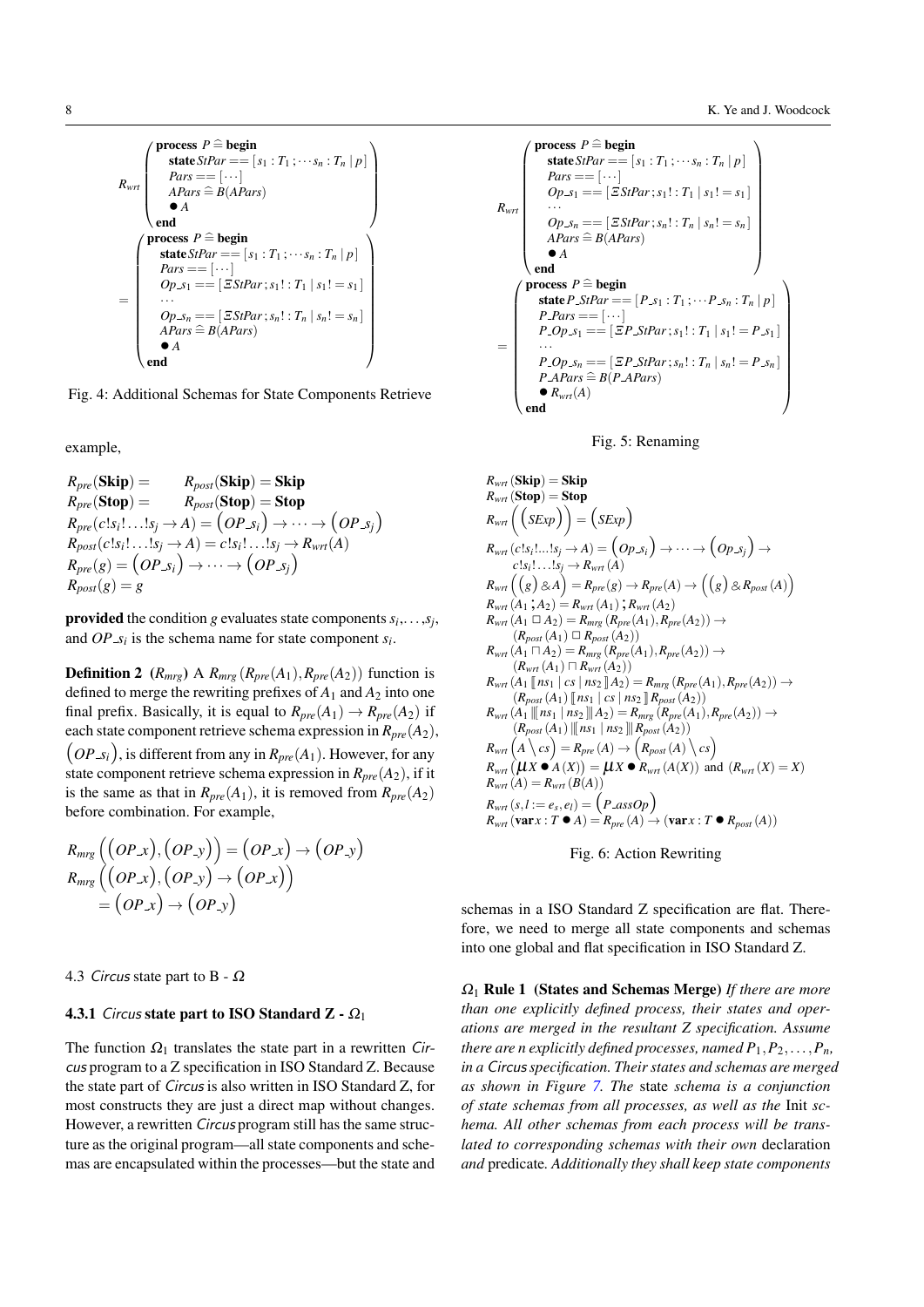#### $\Omega_1$ (Rewritten *Circus* Program)

$$
\mathbf{C}Q_{1}
$$
\n
$$
= \begin{pmatrix}\n\mathbf{P}1 \cdot \mathbf{S}1 \cdot \mathbf{S}1 \\
\mathbf{S}2 \\
\mathbf{S}3 \\
\mathbf{S}4 \\
\mathbf{S}4 \\
\mathbf{S}5 \\
\mathbf{S}7 \\
\mathbf{S}8 \\
\mathbf{S}9 \\
\mathbf{S}1 \\
\mathbf{S}1 \\
\mathbf{S}2 \\
\mathbf{S}3 \\
\mathbf{S}4 \\
\mathbf{S}4\n\end{pmatrix}\n\begin{pmatrix}\n\mathbf{P}1 \cdot \mathbf{S}m_1 : T_{1m_1} | ps_1 ] \\
P_1 \cdot \mathbf{S}m_1 : T_{1m_1} | ps_1 ] \\
P_1 \cdot \mathbf{S}m_1 = [(P_1 \cdot \mathbf{S}tPar)' | pi_1 ] \\
P_1 \cdot \mathbf{S}m_1 = [(decl_1 | p_1 ]\n\end{pmatrix}
$$
\n
$$
= \begin{pmatrix}\n\mathbf{Process} P_n \cong \mathbf{begin} P_n \\ \mathbf{segin} \\ \mathbf{state} P_n \cdot \mathbf{S}tPar = [P_n \cdot \mathbf{S}1 : T_{n1} : \cdots ] \\
P_n \cdot \mathbf{S}m_n : T_{nm_n} | ps_n ] \\
P_n \cdot \mathbf{B}m_1 = [(P_n \cdot \mathbf{S}tPar)' | pi_n ] \\
P_n \cdot \mathbf{S}m_2 = [decl_n | p_n ]\n\end{pmatrix}
$$
\n
$$
= \begin{pmatrix}\nP_1 \cdot \mathbf{S}tPar = [P_1 \cdot \mathbf{S}1 : T_{11} : \cdots P_1 \cdot \mathbf{S}m_n : T_{nm_n} | ps_1 ] \\
\mathbf{S}1 \\
\mathbf{S}1\n\end{pmatrix}
$$
\n
$$
= \begin{bmatrix}\nP_1 \cdot \mathbf{S}tPar = [P_1 \cdot \mathbf{S}1 : T_{n1} : \cdots P_n \cdot \mathbf{S}m_n : T_{nm_n} | ps_n ] \\
\mathbf{S}1\n\end{bmatrix}
$$
\n
$$
= \begin{bmatrix}\nP_1 \cdot \mathbf{S}tPar = [P_1 \cdot \mathbf{S}1 : T_{n1} : \cdots P_n \cdot \mathbf{S}m_n : T_{nm_n} | ps_n ] \\
\mathbf{S}
$$

Fig. 7:  $\Omega_1$  Function

*from other processes unchanged by including* Ξ *of all other state paragraphs into their declaration.*

# 4.3.2 ISO Standard Z to ZRM -  $\Omega_2$

The function  $\Omega_2$  takes the constructs in ISO Standard Z as input and outputs the corresponding constructs in ZRM. It is only syntactical transformation. Only the transformation rules used in this paper are shown.

# $\Omega_2$  Rule 1 (Schema Decoration)

 $\Omega_2(S')=S$  $Ω<sub>2</sub>((S)') = S'$ 

 $\Omega_2$  Rule 2 (Horizontal Schema) *In ISO standard Z, == is used for horizontal schema but*  $\hat{=}$  *in ZRM. Thus,* 

$$
\Omega_2 (==) = \hat{=}
$$

#### 4.3.3 ZRM to B machine -  $\Omega_3$

Our  $Ω_3$  function, which translates from Z in ZRM to B machine, uses the implementation of ProZ [41] in ProB. Since ProB is the model checking tool for *CSP*  $\parallel$  *B* specification, our solution is to translate Circus to Z in ZRM and CSP specifications, then supply them to ProB. Eventually, ProB translates Z to B by ProZ and model-checks it as  $CSP \parallel B$ specification.

Furthermore, because only a considerable subset of Z is implemented in ProB and others [41] shown below are not supported, our solution is accordingly restricted.

- *Generic* definitions cannot be supported. Therefore, genericity in Circus is not supported.
- Reflexive-transitive closure construct is not supported.
- 4.4 Circus behaviour to CSP and Z Φ

The function  $\Phi$  transforms the behavioural part of a Circus specification to CSP and possibly Z.

Φ Rule 1 (Types, Expressions and Operators) *The translation rules for only a very small number of types and expressions are shown below.*

- $-\Phi(\mathbb{N}) = Nat$  where  $Nat = \{0..MAXINT\}$  and MAXINT *is a constant declared in the beginning of CSP specification.*
- $\Phi(n \dots m) = \{n \dots m\}.$
- $-\Phi(T_1 \times T_2) = \Phi(T_1) \cdot \Phi(T_2)$  *if Cartesian product is used in the channel expression.*
- $-\Phi(T_1 \times T_2) = \text{cross}(\Phi(T_1), \Phi(T_2))$  *if Cartesian product is used in other places.*
- $-\Phi(\text{seq } T) = \text{fseq}(\Phi(T))$  *because Seq function in*  $CSP_M$ *is an infinite set of finite sequence, it cannot be the type of channel in CSP of ProB. Otherwise, it results in the infinite enumeration error. Our solution is to treat* seq *T as a partial function*  $\mathbb{Z} \rightarrow T$  *but with extra restriction of maximum number of elements in its domain. Therefore, fseq function is defined in Figure 8. MAXINS denotes the maximum number of instances for model checking and it is put in the beginning of CSP specification like MAXINT.*
	- *\* The cardinality of fseq*(*s*) *is equal to*

$$
\sum_{n=0}^{MAXINS} (card(s))^n
$$

*and if the size of s is 4 and MAXINS is 5, then the size of fseq*(*s*) *is 1365.*

- *\* MAXINS is set by users but what is its optimum value highly depends on the programs to be checked and the computer that ProB runs on. On a powerful computer, it can be set to a higher value but still maintain reasonable model checking resources (memory, CPU and time) consumption.*
- *Abbreviation definition* (*AbbrDef* == *Expr*) *is linked to*  $(nametype AbbrDef = \Phi(Expr))$  *in CSP.*

#### Φ Rule 2 (Axiomatic Definition) *An axiomatic definition*

*x* : *T p*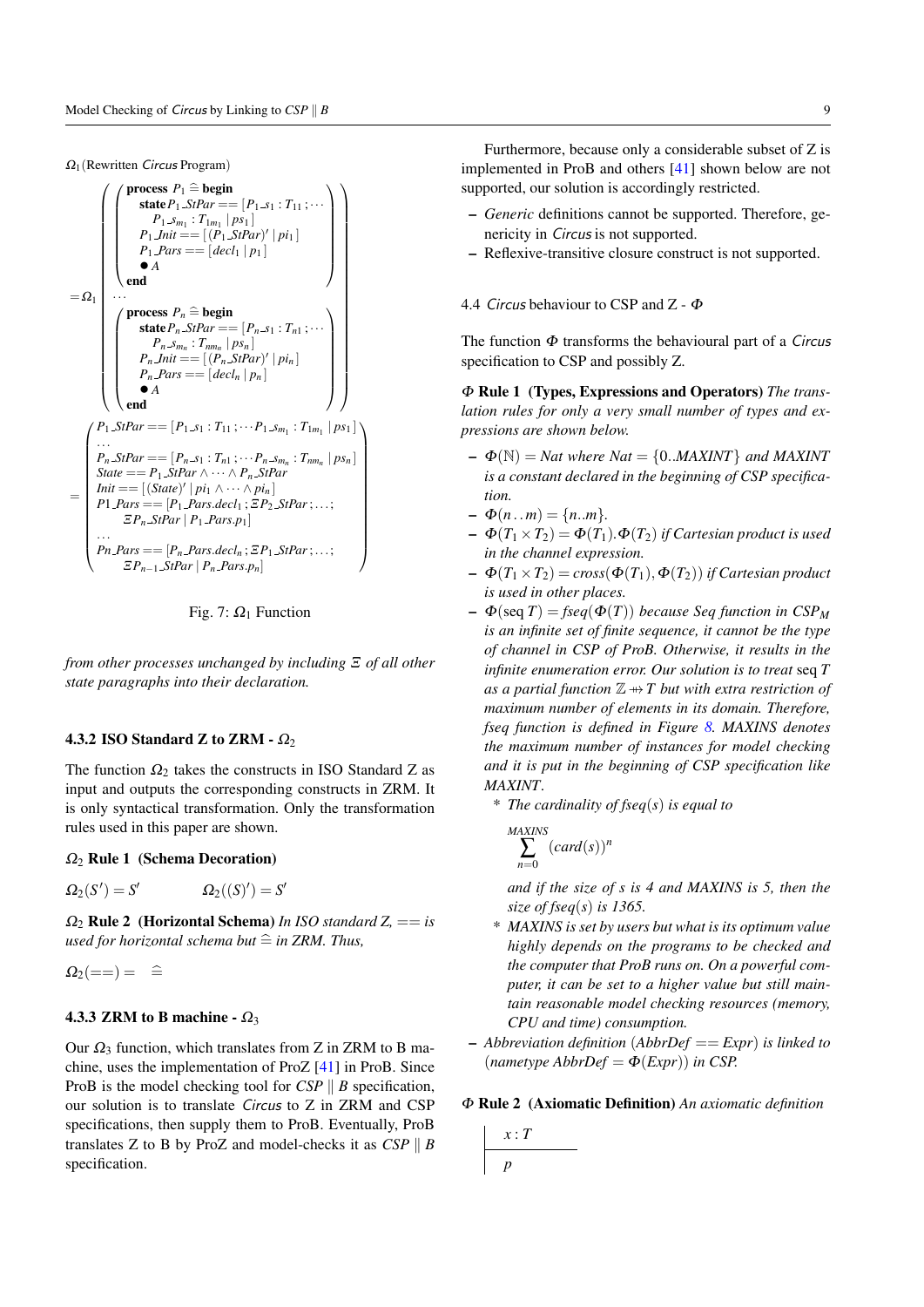```
MAXINS = 3-- Cartesian Product
cross(X, Y) = {(x,y) | x <- X, y <- Y}
 - relation
rel(X, Y) = Set(cross(X, Y))-- partial function
pfun(X, Y) = { s | s < - rel(X, Y), empty({x1 | (x1, y1)\langle -s, (x2,y2) \langle -s, x1 \rangle = x2 \text{ and } y1 \rangle = y2})squash(s) = letpick({x}) = xbelow(b) = card({ x | (x,y) <-s, x <= b })
    pairs = { (y, below(x)) | (x,y) <-s }
    select(i) = pick(f y | (y, n) <-pairs, i == n )within \leq select(i) | i \leq \leq 1..card(s)> >
fseq(s) = {squash(ss) | ss \leftarrow pfun({1..MAXINS}, s) }
```
Fig. 8: *fseq* function

*is translated to*  $x = c$ *, where c is an instance from the set*  $\{x\}$ | x<-T, p} *and shall be assigned manually before model checking. Notes: c shall match the value of constant x in Z.*

Φ Rule 3 (Channel Declaration) *The link of the channel declaration in* Circus *to that in CSP is direct and straightforward.*

Φ (channel *chn name*) = *channel chn name*

 $\Phi$  (**channel** *chn\_name* : *T*) = *channel chn\_name:*  $\Phi$  (*T*)

# Φ Rule 4 (Channel Set)

 $\Phi({\{\!\mid\!\mid\!\mid\!\}}) = {\{\!\mid\!\mid\!\mid\!\}}$  $\Phi({\lbrace c_1, c_2, \cdots, c_n \rbrace}) = {\lbrace c_1, c_2, \cdots, c_n \rbrace}$ 

Φ Rule 5 (Channel Set Declaration)

 $\Phi$ (channelset *N* = {| }) = (*N* = {||})  $\Phi$ (channelset  $N = \{ |c_1, c_2, \dots, c_n| \}$ ) =  $(N = \{|c_1, c_2, \cdots, c_n|\})$ 

# 4.4.1 Actions

The rules for a subset of Circus actions are shown below.

Φ Rule 6 (Basic Actions) *The link of the basic actions in* Circus *to those in CSP is direct and straightforward.*

 $\Phi$  (**Stop**) = *STOP*  $\Phi$  (**Skip**) = *SKIP*  $\Phi$  (Chaos) = div

Φ Rule 7 (Prefixing) *The link of the prefixing in* Circus *to that in CSP is direct and straightforward.*

$$
\begin{array}{lll}\n\Phi(c \to A) & = c \to \Phi(A) \\
\Phi(c.e \to A) & = c.\Phi(e) \to \Phi(A) \\
\Phi(c!e \to A) & = c!\Phi(e) \to \Phi(A) \\
\Phi(c?x \to A(x)) & = c?x \to \Phi(A(x)) \\
\Phi(c?x : p \to A(x)) = c?x : \{y \mid y \iff \Phi(T_c), \Phi(p)\} \to \\
\Phi(A(x))\n\end{array}
$$

Φ Rule 8 (Schema Expression as Action) *A schema expression as action* (*SExp*) *is linked to an external choice of the same name event SExp with input and output variables, and another event SExp f which precondition is the negation of precondition of SExp. Therefore, if the precondition of SExp holds, it engages SExp event; otherwise, it engages SExp f event and consequently diverges as* div*. Finally, these events are hidden from communication by adding both events to HIDE CSPB. That makes it semantically equal to schema expression as action in* Circus*.*

$$
\Phi\left(\left(SExp\right)\right)
$$
\n
$$
= \begin{cases}\n\text{channel} \, \text{SExp:} \, \Phi(T_i) \cdot \Phi(T_o) \\
\text{channel} \, \text{SExp:} \, \Phi(T_i) \\
\text{HIDE_CSPB = {|\text{SExp,} \, \text{SExp:}} |} \\
\text{(SExp1ins?outs \rightarrow SKIP \sqcup \text{SExp:} \, \text{ins} \rightarrow \text{div})} \\
\text{SExp:} \, f = \left[ \text{EStPar:} \, \text{ins?} : T_i \mid \neg \text{pre} \, \text{Exp} \right]\n\end{cases}
$$

*provided SExp is a schema in Z with input variables ins*? *and output variables outs*!*; SExp f is an additional schema in Z; particularly, its predicate is the negation of the precondition of SExp.*

Φ Rule 9 (Simplified Schema Expression as Action) *If the precondition of SExp always holds such as state component retrieve schema expressions and assignments, the rule 8 is simplified because it is not possible to make its precondition be evaluated to false.*

$$
\Phi\left(\left(SExp\right)\right)
$$
\n
$$
= \begin{cases}\n\text{channel} \, \text{SExp: } \Phi\left(T_i\right) \cdot \Phi\left(T_o\right) \\
\text{HIDE\_CSPB=}\{|SExp|\} \\
\left(\text{SExp}! \text{ins?outs} \rightarrow \text{SKIP}\right) \, \text{if}\left(SExp\right) \, \text{as process} \\
\text{(SExp}! \text{ins?outs}) \, \text{if}\left(SExp\right) \, \text{as communication}\n\end{cases}
$$

Φ Rule 10 (Miscellaneous Actions)

 $\Phi\left(\left(g\right) \otimes A\right)$  $= \Phi(g) \& \Phi(A)$  $\Phi(A_1; A_2) = \Phi(A_1); \Phi(A_2)$  $\Phi(A_1 \sqcap A_2) = \Phi(A_1) \sqcap \Phi(A_2)$  $\Phi(A \setminus cs)$  $= \Phi(A) \setminus cs$  $\Phi(\mu X \bullet A(X)) = \text{let } X = \Phi(A(x)) \text{ within } X$ 

Φ Rule 11 (External Choice) *External choice of actions in* Circus *is only resolved by external events of the process or termination. Internal events of the process, such as schema expression as action and assignment, would not resolve it. Thus we restrict the actions that can occur in external choice construct to AA.*

 $\Phi(AA_1 \square A A_2) = \Phi(AA_1) \square \Phi(AA_2)$ 

*where AA can be one of actions below.*

- *Basic actions:* Skip*,* Stop*, or* Chaos
- $-$  *Prefixed actions: c?x?* ...! $e! \cdots \rightarrow A$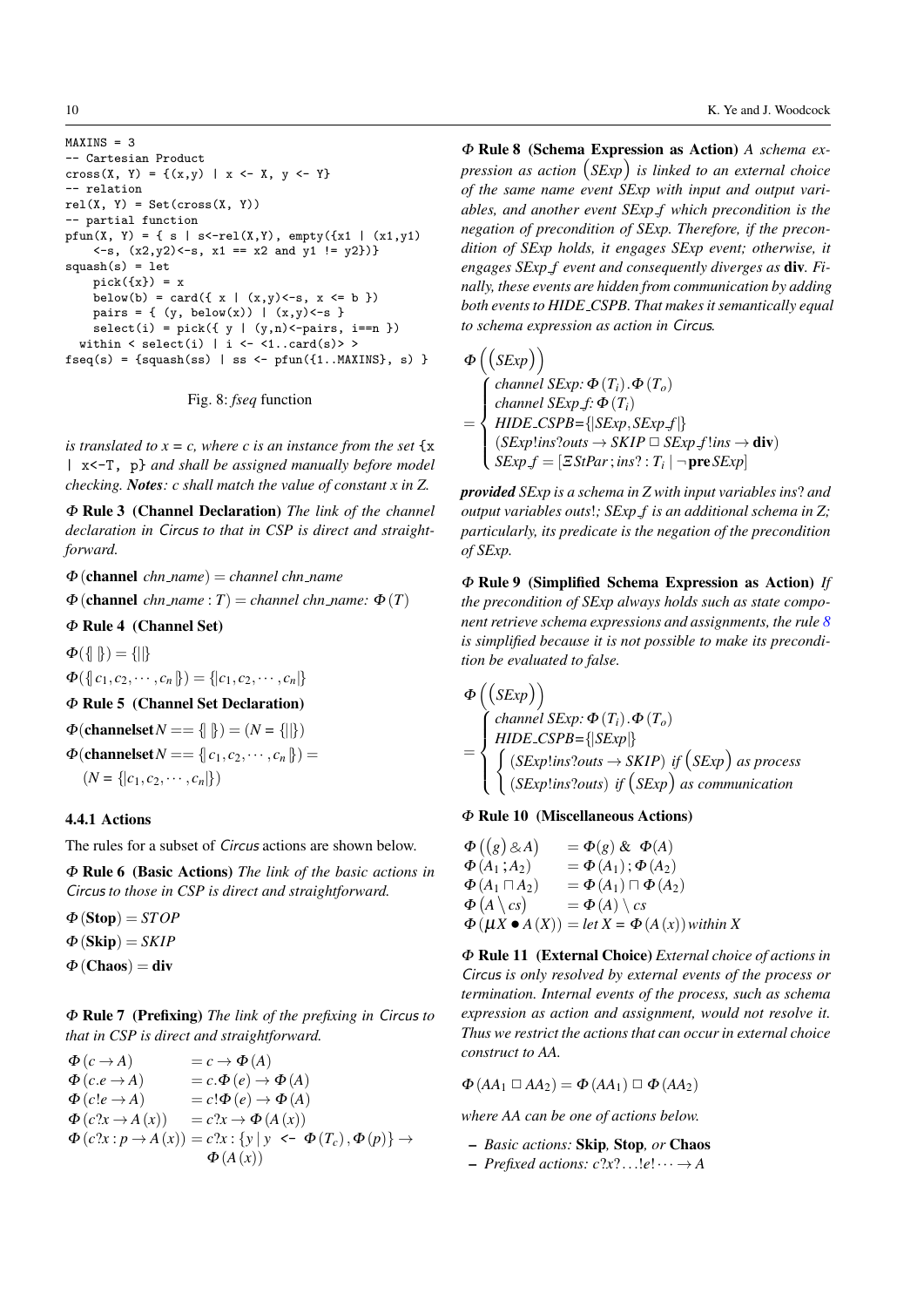$-$  *Guarded commands:*  $(g) \& AA$ 

*Furthermore, provided both actions are guarded commands and their conditions (g*<sup>1</sup> *and g*2*) are mutually exclusive, that is,*  $g_1 = \neg g_2$ *, then their guarded actions are not restricted.* 

$$
\Phi\left(\left(g_1\right) \otimes A_1 \square \left(g_2\right) \otimes A_2\right) \n= \Phi\left(\left(g_1\right) \otimes A_1\right) \square \Phi\left(\left(g_2\right) \otimes A_2\right)
$$

Φ Rule 12 (Iterated Operator)

$$
\Phi\left(\mathbf{X}:T\bullet A\left(x\right)\right)=\mathbf{i}_{x:\Phi\left(T\right)}\bullet\Phi\left(A\left(x\right)\right)
$$
\n
$$
\Phi\left(\Box x:T\bullet AA\left(x\right)\right)=\Box_{x:\Phi\left(T\right)}\bullet\Phi\left(AA\left(x\right)\right)
$$
\n
$$
\Phi\left(\Box x:T\bullet A\left(x\right)\right)=\Box_{x:\Phi\left(T\right)}\bullet\Phi\left(A\left(x\right)\right)
$$

Φ Rule 13 (Parallel Composition and Interleaving) *Variables in parallel composition are partitioned to ns*<sup>1</sup> *and ns*2*. Both actions can access the initial value of all variables from ns*<sup>1</sup> *and ns*2*, but they can only modify variables in their own partition ns*<sup>1</sup> *and ns*<sup>2</sup> *respectively. Our solution is to* declare *temporary variables tpv<sub>1</sub> and tpv<sub>2</sub> which are initialized to the initial value of all variables in scope*  $pv_1$  *and*  $pv_2$ *for*  $A_1$  *and*  $A_2$ *. Instead of updating pv<sub>1</sub> <i>and pv<sub>2</sub>, we update*  $t p v_1$  *and tpv<sub>2</sub>. Eventually, only variables in ns<sub>1</sub> <i>and ns<sub>2</sub> are updated to the value of corresponding variables in tpv*<sup>1</sup> *and tpv*2*, and others are discarded.*

$$
\Phi(A_1 \parallel ns_1 \mid cs \mid ns_2 \parallel A_2) =
$$
\n
$$
\phi \left( \text{var }tpv_1 \bullet \begin{pmatrix} \text{tp}v_1 := pv_1; \\ (A_1 \mid \text{tp}v_1/pv_1]); \\ \text{ns}_1 := \text{tp}ns_1 \end{pmatrix} \right)
$$
\n
$$
\psi \left( \text{var }tpv_2 \bullet \begin{pmatrix} \text{tp}v_2 := pv_2; \\ (A_2 \mid \text{tp}v_2/pv_2]); \\ \text{ns}_2 := \text{tp}ns_2 \end{pmatrix} \right)
$$

$$
\Phi(A_1 || [ns_1 | ns_2] || A_2) =
$$
\n
$$
\phi \left( \text{var\,} \left( \begin{array}{c} (p_{v_1} := p_{v_1}; \\ (A_1 [p_{v_1}/p_{v_1}]); \\ n_{s_1} := p_{n_{s_1}} \end{array} \right) \right)
$$
\n
$$
\left( \begin{array}{c} \text{var\,} \\ (A_1 [p_{v_1}/p_{v_1}]); \\ \text{var\,} \end{array} \right)
$$
\n
$$
\Phi \left( \text{var\,} \left( \begin{array}{c} (p_{v_2} := p_{v_2}; \\ (A_2 [p_{v_2}/p_{v_2}]); \\ n_{s_2} := p_{n_{s_2}} \end{array} \right) \right)
$$

Φ Rule 14 (Parallel Composition and Interleaving (Disjoint Variables in Scope))

$$
\Phi(A_1 \| ns_1 | cs | ns_2 \| A_2) = \Phi(A_1) \| \Phi(A_2)
$$
  

$$
\Phi(A_1 \| [ns_1 | ns_2] \| A_2) = \Phi(A_1) \| \Phi(A_2)
$$

*provided*

 $ns_1 = \alpha(A_1) = \frac{2}{\alpha}$  $ns_2 = \alpha(A_2) = \frac{1}{2}$  *where scpV is a function to get a set of all variables in scope in an action.*

Φ Rule 15 (Variable Block) *A variable block is linked to replicated internal choice in CSP which declares a set of local variables x and their initial value is arbitrary chosen. We use the memory model [35] (Definition 5) in CSP to maintain local variables. The linked process in CSP is put in parallel with replicated parallel of a set of memory cell processes. For each variable in x, there is a unique memory cell (MemCell process) that is distinguished by i.*

$$
\Phi(\mathbf{var} x: T \bullet A) = \square_{x: \Phi(T)} \bullet F_{Mem}(\Phi(A), \{x\})
$$

Definition 3 (*MemCell* Process) A *MemCell* process defined below is the mechanism in CSP to store the value of a local variable. For each local variable, it shall have a *MemCell* process. Therefore, the process is distinguished by number *i* which is a unique number for each variable. *MemCell* process is initialized by *set<sup>i</sup>* at first, and after that it will continuously provide update and retrieve of the variable by *set<sup>i</sup>* and *get<sup>i</sup>* channels respectively. Additionally, it is capable of terminating successfully through *end* event.

$$
MemCell_i = set_i?x \rightarrow Mcell_i(x)
$$
  
\n
$$
MCell_i(x) = set_i?y \rightarrow Mcell_i(y)
$$
  
\n
$$
\Box get_i!x \rightarrow Mcell_i(x)
$$
  
\n
$$
\Box end \rightarrow SKIP
$$

**Definition 4** ( $F_{Var}$  function)  $F_{Var}(P, v)$  function makes every access to each local variable *l* from the set *v* in CSP process *P* by *geti*?*l*, and every update to *l* by *seti*!*l*. For example,

$$
F_{Var}(c?x!y!z \rightarrow P, \{x,y,z\}) = get_i?y \rightarrow get_j?z \rightarrow
$$
  
\n
$$
c?x!y!z \rightarrow set_k!x \rightarrow F_{Var}(P, \{x,y,z\})
$$
  
\n
$$
F_{Var}(c?x!y!z \rightarrow P, \{y\}) = get_i?y \rightarrow c?x!y!z \rightarrow
$$
  
\n
$$
F_{Var}(P, \{y\})
$$
  
\n
$$
F_{Var}(P, \{\}) = P
$$

Definition 5 (*FMem*) The function *FMem* gives a memory model for CSP process *P* to store and retrieve local variables, which are shown in a set *v* with *m* elements:  $l_1, \dots, l_m$ .

*FMem* (*P*, *v*) = (*set*1!*l*<sup>1</sup> → ··· → *setm*!*l<sup>m</sup>* → *SKIP*; *FVar* (*P*, *v*); *end* → *SKIP*) k *vs* k {|*end*|} {*MemCell<sup>i</sup>* | *i* ∈ {1..*m*}} \ *vs*

where  $vs = \{ | set_1, get_1, set_2, get_2, \cdots, set_m, get_m, end \} \}$ 

Φ Rule 16 (Action Renaming) *The variable vold is renamed to the vnew by the action renaming.*

$$
\mathbf{\Phi}(A[v_{old} := v_{new}]) = \mathbf{\Phi}(A[v_{new}/v_{old})
$$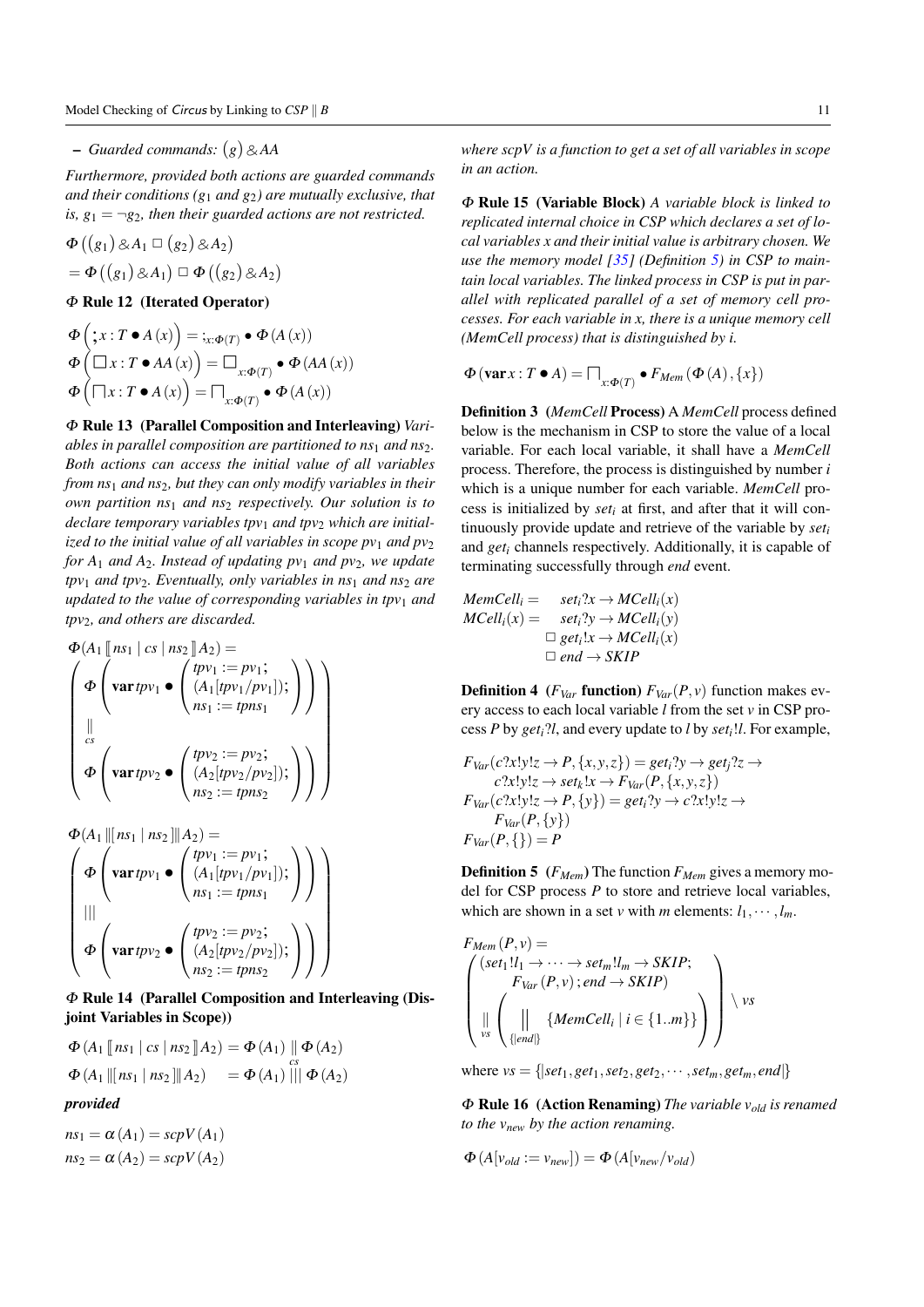Φ Rule 17 (Action Invocation) *An action reference is the body of the action.*

$$
\Phi(A) = \Phi(B(A)) \text{ provided } A \cong B(A)
$$

Φ Rule 18 (Parametrised Action) *A parametrised action invocation is the body of the parametrised action with the parameters x substituted by the expressions e.*

$$
\Phi(A(e)) = \Phi(B(A)[e/x]) \text{ provided } A \cong x : T \bullet B(A)
$$

#### 4.4.2 Processes

Φ Rule 19 (Explicitly Defined Process) *For an explicitly defined process, its main action is linked to a CSP process. Its state schema and operational schemas are linked to Z and finally B by the* Ω *function in Sect. 4.3.*

$$
\Phi\n\begin{pmatrix}\n\text{process } P \stackrel{\frown}{=} \text{begin} \\
\text{state } \text{S}t\text{Par} == [\text{decl} \mid \text{pred} ] \\
\text{Pars} == [\cdots] \\
\text{APars} \stackrel{\frown}{=} B(\text{APars}) \\
\bullet \text{A} \\
\text{end}\n\end{pmatrix} = (P = \Phi(A))
$$

Φ Rule 20 (Process Invocation) *A process invocation is the process itself.*

 $\Phi(P) = P$ 

Φ Rule 21 (Compound Process) *For a compound process defined in terms of CSP operators, it is simply an operator expansion.*

$$
\Phi(P;Q) = \Phi(P); \Phi(Q)
$$
\n
$$
\Phi(P \Box Q) = \Phi(P) \Box \Phi(Q)
$$
\n
$$
\Phi(P \Box Q) = \Phi(P) \Box \Phi(Q)
$$
\n
$$
\Phi(P \llbracket cs \rrbracket Q) = \Phi(P) \parallel \Phi(Q)
$$
\n
$$
\Phi(P \parallel \parallel Q) = \Phi(P) \parallel \parallel \Phi(Q)
$$
\n
$$
\Phi(P \lor cs) = \Phi(P) \lor cs
$$

Φ Rule 22 (Iterated Process) *For a process defined in terms of an iterated operator in CSP, it is simply an operator expansion.*

$$
\Phi(\mathbf{X} : T \bullet P(\mathbf{x})) = \mathbf{X} \cdot \Phi(P(\mathbf{x}))
$$
\n
$$
\Phi(\Box x : T \bullet P(\mathbf{x})) = \Box_{\mathbf{x} : \Phi(T)} \bullet \Phi(P(\mathbf{x}))
$$
\n
$$
\Phi(\Box x : T \bullet P(\mathbf{x})) = \Box_{\mathbf{x} : \Phi(T)} \bullet \Phi(P(\mathbf{x}))
$$
\n
$$
\Phi([\Box S \mathbf{x} : T \bullet P(\mathbf{x})) = || \bullet \Phi(P(\mathbf{x}))
$$
\n
$$
\Phi(||\mathbf{x} : T \bullet P(\mathbf{x})) = || \mathbf{X} \cdot \Phi(\mathbf{x})
$$
\n
$$
\Phi(||\mathbf{x} : T \bullet P(\mathbf{x})) = || \mathbf{X} \cdot \Phi(\mathbf{x})
$$

Φ Rule 23 (Parametrised Process Invocation) *For the parametrised process invocation, it is simply linked to its corresponding explicitly defined process after rewriting.*

$$
\Phi(PP(const)) = PP\_{const}
$$
  
\n
$$
\Phi(PP(x)) = (x == \Phi(x_1)) \& PP\_{x_1}
$$
  
\n
$$
\Box (x == \Phi(x_2)) \& PP\_{x_2}
$$
  
\n...  
\n
$$
\Box (x == \Phi(x_n)) \& PP\_{x_n}
$$

*where const denotes a constant.*

Φ Rule 24 (Indexed Process Invocation) *For the indexed process invocation, it is simply linked to its corresponding explicitly defined process after rewriting.*

$$
\Phi (IP[const]) = IP\text{const}
$$
  
\n
$$
\Phi (IP[x]) = (x == \Phi(x_1)) \& IP\text{.}
$$
  
\n
$$
\Box (x == \Phi(x_2)) \& IP\text{.}
$$
  
\n
$$
\Box (x == \Phi(x_n)) \& IP\text{.}
$$
  
\n
$$
\Box (x == \Phi(x_n)) \& IP\text{.}
$$

### 5 Case Study: Reactive Buffer

This section shows how the specification of a buffer and its implementation, a distributed reactive buffer, from the paper  $[12]$  can be linked to *CSP*  $\parallel$  *B* by the links defined. Eventually, we model-check them by ProB. Particularly, the implementation is checked to be both a trace refinement and a failure refinement of the specification.

# 5.1 Buffer Specification

The specification of *BufferSpec* in Circus is shown in Figure 2.

# 5.1.1 Rewriting by *Rwrt*

According to our link definitions in Sect. 3, a Circus program such as *BufferSpec* is linked to a  $CSP \parallel B$  program by the function ϒ.

Firstly, it is transformed by the *Rwrt* function to get a rewritten program *RewrittenBufferSpec*. We add two schemas named *Op buff* and *Op size* to retrieve state components *buff* and *size* respectively by the *Rwrt* Rule 5. Then we rename state components, schemas, actions and their references by prefixing *Buffer* by the  $R<sub>wrt</sub>$  Rule 6. The only exception is the references to state components *size* and *buff* in the action. Finally we rewrite the main action of the process *Buffer* by the *Rwrt* Rule 7. After that, we get the rewritten program as shown in Figure 9.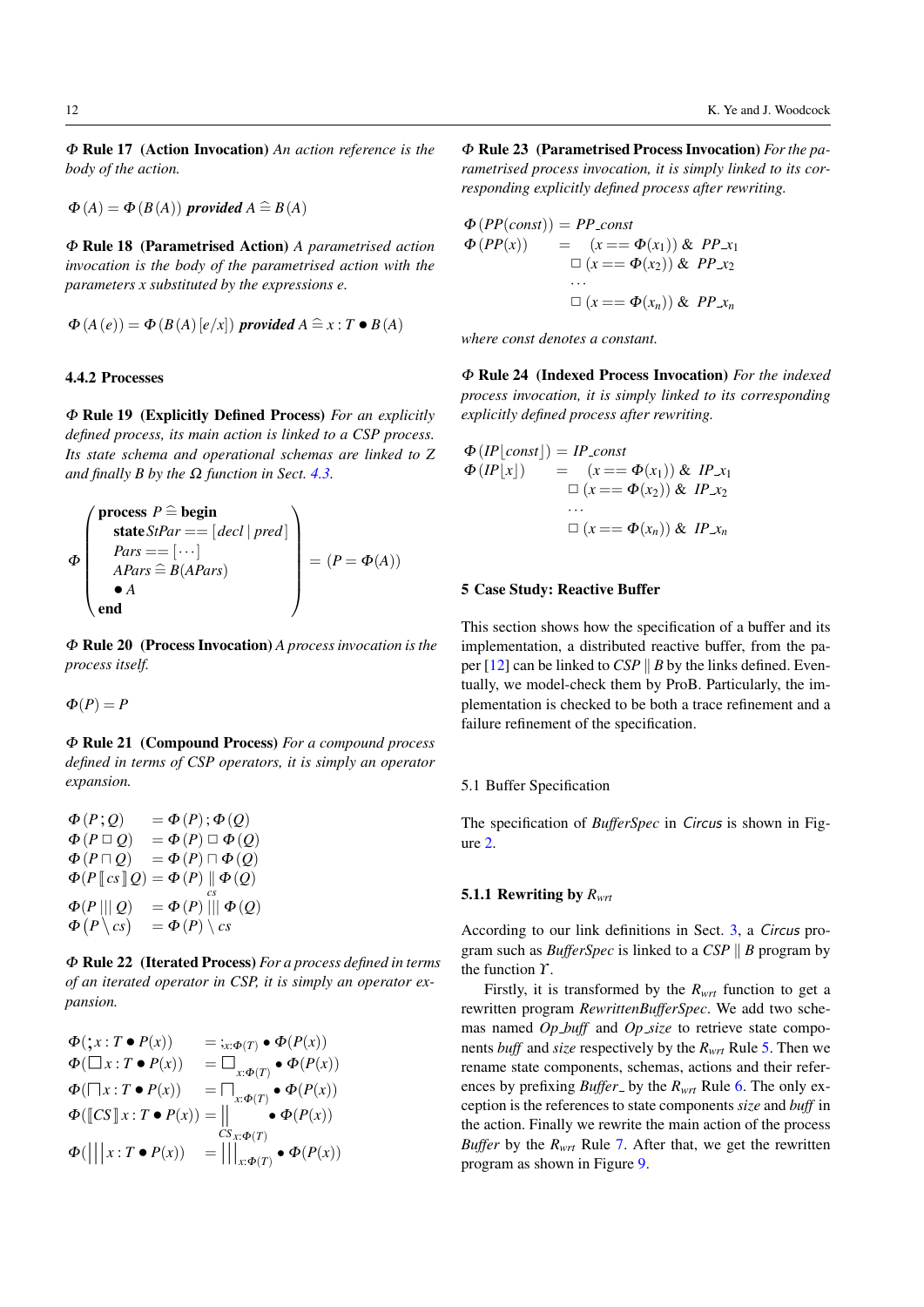section *BufferSpec* parents *circus toolkit*  $maxbuff: \mathbb{N}_1$ channel *input*,*output* : N process *Buffer*  $\widehat{=}$  begin state *Buffer State* == [*Buffer buff* : seq N;*Buffer size* : 0 ..*maxbuff* | *Buffer size* = #*Buffer buff* ≤ *maxbuff* ]  $\mathit{Buffer\_Init} == \left[ \left( \mathit{Buffer\_State} \right)' \mid \mathit{Buffer\_buffer\_buffer} \right]' = \langle \rangle \land \mathit{Buffer\_size'} = 0 \right]$ Buffer InputCmd ==  $[\Delta B$ uffer State; x?:  $N \mid B$ uffer size < maxbuff  $\wedge B$ uffer buff' = Buffer buff' $\langle x \rangle \wedge B$ uffer size' = Buffer size' = Buffer size+1 *Buffer OutputCmd* == [∆*Buffer State* | *Buffer size* > 0 ∧ *Buffer buff* ′ = *tailBuffer buff* ∧ *Buffer size*′ = *Buffer size*−1] *Buffer Op buff* == [Ξ*Buffer State* ; *buff*! : seq N | *buff*! = *Buffer buff* ] *Buffer Op size* == [Ξ*Buffer State* ;*size*! : 0 ..*maxbuff* | *size*! = *Buffer size* ]  $\bullet$   $\big(B{\rm uffer\_Init}\big)$ ;  $\mu$ *X*  $\bullet$  $\sqrt{ }$  $($  *Buffer*  $\Omega p\_size$   $)$   $\rightarrow$   $($  *Buffer*  $\Omega p\_buffer$   $)$   $\rightarrow$  $\sqrt{ }$  $\overline{\phantom{a}}$  $\big( \text{size} < \text{maxbuff} \big) \otimes \text{input?} x \rightarrow \big( \text{Buffer\_InputCmd} \big)$  $\Big(\textit{size} > 0\Big)$  &  $\textit{output}$ ! $(\textit{head buffer\_OutputCmd})$  $\setminus$  $\vert$  $\setminus$ ;*<sup>X</sup>*

end

Fig. 9: Rewritten specification of Buffer

### 5.1.2 The Behavioural Part

Then the behavioural part of the rewritten program is translated by the Φ function (Φ (*RewrittenBufferSpec*)) to get a CSP specification illustrated in Figure 10. The rules of the  $\Phi$  function that are applied sequentially are the channel declaration  $\Phi$  Rule 3, the explicitly defined process  $\Phi$  Rule 19, the type and expression  $\Phi$  Rule 1, the sequential composition  $\Phi$  Rule 10, the simplified schema expression as action  $\Phi$  Rule 9, the basic action  $\Phi$  Rule 3, the prefixing  $\Phi$ Rule 7, the external choice  $\Phi$  Rule 11, the guarded command  $\Phi$  Rule 10, and the schema expression as action  $\Phi$ Rule 8.

#### 5.1.3 The State Part

Note that the behavioural translation of the schema expressions *Buffer InputCmd* and *Buffer OutputCmd* in Figure 10 produces two additional schemas—*Buffer InputCmd f* and *Buffer OutputCmd f*—according to the schema expression as action  $\Phi$  Rule 8, and they are added in the rewritten program *RewrittenBufferSpec* before the translation of the state part to get *RewrittenBufferSpec*1.

Eventually the state part of *RewrittenBufferSpec*1 is linked by Ω function to get a Z specification in Figure 11, where the  $\Omega_3$  function is applied in the later stage within ProB.

# 5.2 Distributed Reactive Buffer

The distributed cached-head ring buffer [12], an implementation of the buffer in Sect. 5.2, is a result of final development of refinement strategies. It is composed of the process *Controller* [12, Fig. 4], the process *RingCell* [12, Sect. 7.6], the indexed ring cell process *IRCell* [12, Sect. 7.6], and the process *Ring* [12, Sect. 7.6]. Finally the process *Buffer* [12, Sect. 7.4] is a parallel composition of the process *Ring* and  $maxbuff = c$ *channel input*,*output* : *Nat channel Buffer Init channel Buffer Op size* : {0..*maxbuff* } *channel Buffer Op buff* : *Seq*(*Nat*) *channel Buffer InputCmd* : *Nat channel Buffer InputCmd f* : *Nat channel Buffer OutputCmd channel Buffer OutputCmd f*  $HIDE\_CSPB = \{|Buffer\_Init,Buffer\_Op\_size,Buffer\_Op\_buffer\}$ *Buffer InputCmd*,*Buffer InputCmd f* ,*Buffer OutputCmd*, *Buffer OutputCmd f* |}  $Buffer = Buffer\_Init \rightarrow SKIP$ ; let  $X =$  $\sqrt{ }$   $\sqrt{ }$   $B$ *Buffer*  $\Delta$ *Op*  $\text{size}$ *?size*  $\rightarrow$  *Buffer*  $\Delta$ *Op*  $\text{buffer}$  ?*buff*  $\sqrt{ }$  $\begin{array}{c} \begin{array}{c} \begin{array}{c} \begin{array}{c} \end{array} \\ \end{array} \\ \begin{array}{c} \end{array} \end{array} \end{array}$  $(size < maxbuffer)$  & *input*? $x \rightarrow$  $\sqrt{ }$  $\mathbf{I}$ *Buffer InputCmd*!*x* → *SKIP*  $\Box$ *Buffer InputCmd*  $f!x$  $\setminus$  $\mathbf{I}$  $\Box$  $(size > 0)$  & *output*! $(head(buff))$   $\rightarrow$  $\sqrt{ }$  $\mathbf{I}$ *Buffer OutputCmd* → *SKIP*  $\Box$  $Buffer\_OutputCmd_f \rightarrow \text{div}$  $\setminus$  $\overline{1}$  $\setminus$   $\setminus$  ;*X*  $\setminus$ 

within *X*

Fig. 10: The Behavioural Part Translation

the process *Controller*. Obviously, this program shall have the definition of *maxbuff* and *maxring*, and the declaration of channels. In addition, we name this distributed cachedhead ring buffer as *DisBuffer*, and define additional abbreviation *RingIndex*. These definitions and declarations are shown in Figure 12. Note that the original *RingCell* has no initialisation schema and we explicitly add a schema named *Init*, that has the predicate *true*. The *Init* is the first event in the main action of the *RingCell*.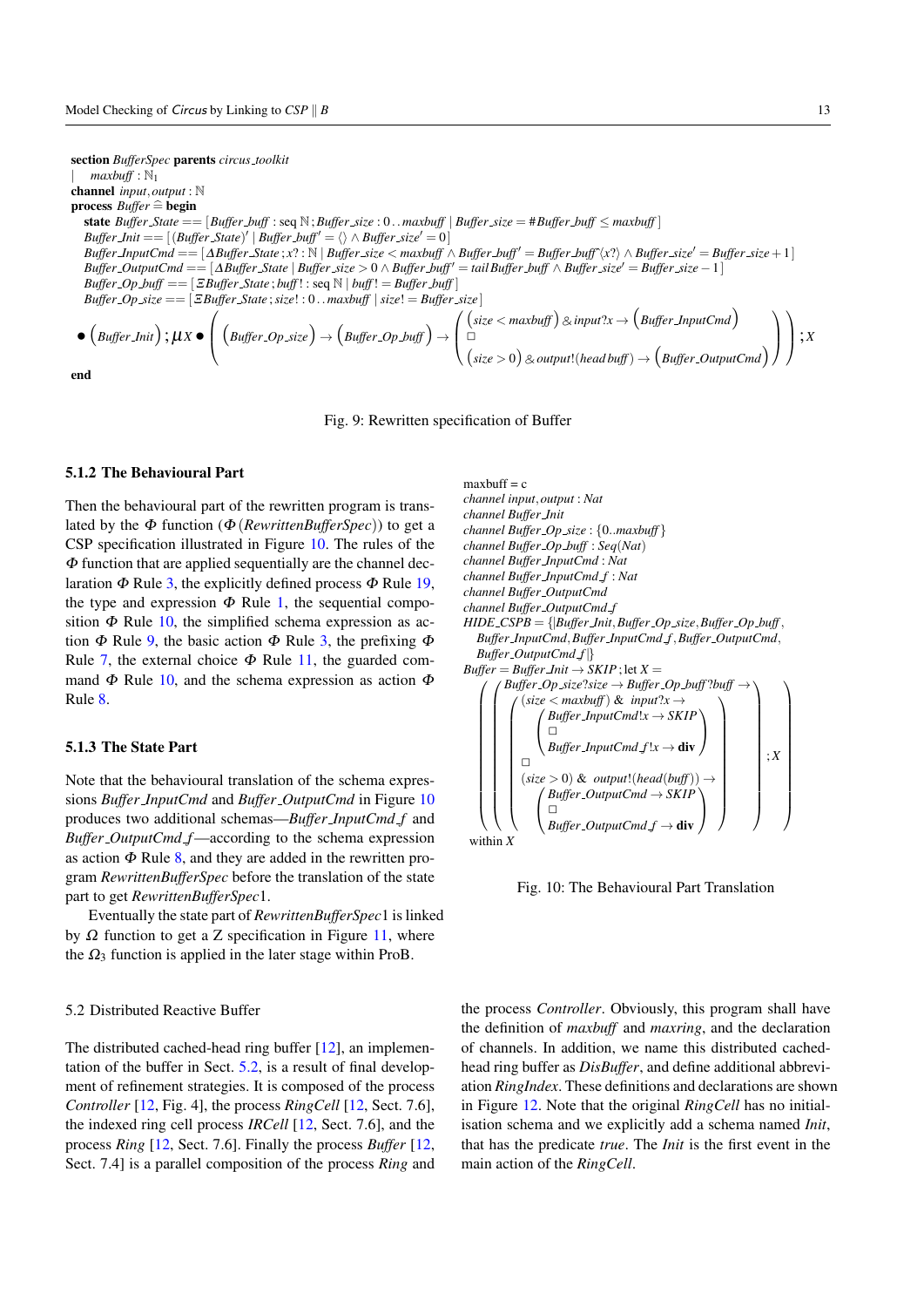<sup>Ω</sup> (*RewrittenBufferSpec*1)



Fig. 11: The State Part Translation

*Rwrt*

section *DisBufferSpec*parents *circus toolkit*

 $maxbuff : \mathbb{N}_1$ *maxring* : N<sup>1</sup>

 $maxring = maxbufferf - 1$ 

*RingIndex* == 1 ..*maxring*

channel *input*,*output* : N **channel** *read*,*write* : (*RingIndex*)  $\times$  N channel *rd*,*wrt* : N channel  $rd_i, wrt_i : (RingIndex) \times \mathbb{N}$ 

Fig. 12: The preamble of *DisBufferSpec*

# 5.2.1 Rewriting by *Rwrt*

Firstly, the process *IRCell* is rewritten by the *Rwrt* Rule. Particularly, the set *RingIndex* shall be determined before rewriting the *IRCell*. We assume *maxring* is equal to 3 and thus

$$
\text{process } \textit{IRCell} \widehat{=} \atop(i : \textit{RingIndex} \odot \textit{RingCell})
$$

 $RingIndex = 1 \ldots 3$ .

$$
R_{wrt}\left(\begin{array}{c} (1: \text{King} \text{max} \odot \text{KingCell}) \\ [rd\_i, wrt\_i := read, write] \end{array}\right)
$$
\n
$$
= \begin{pmatrix} R_{wrt} \left(\begin{array}{c} \text{process } \text{IRCell} \, 1 \, \widehat{=} \\ (\text{RingCell} \, r, wrt := read.1, write.1]) \end{array}\right) \\ R_{wrt} \left(\begin{array}{c} \text{process } \text{IRCell} \, 2 \, \widehat{=} \\ (\text{RingCell} \, r, wrt := read.2, write.2]) \end{array}\right) \\ R_{wrt} \left(\begin{array}{c} \text{process } \text{IRCell} \, 3 \, \widehat{=} \\ (\text{RingCell} \, r, wrt := read.3, write.3]) \end{array}\right) \end{pmatrix}
$$
\n[Renaming Operator  $R_{wrt}$  Rule 4]

 $\setminus$ 

The *IRCell* is expanded to three explicitly defined processes *IRCell* 1, *IRCell* 2, and *IRCell* 3. They are the same to the *RingCell* except that the channels *rd* and *wrt* in the *RingCell* are renamed.

Along with the *Controller* and *RingCell*, now we have five explicitly defined processes. According to the *Rwrt* rule in Figure 4, five additional schemas for the *Controller* and one for the *RingCell* are added within them to access each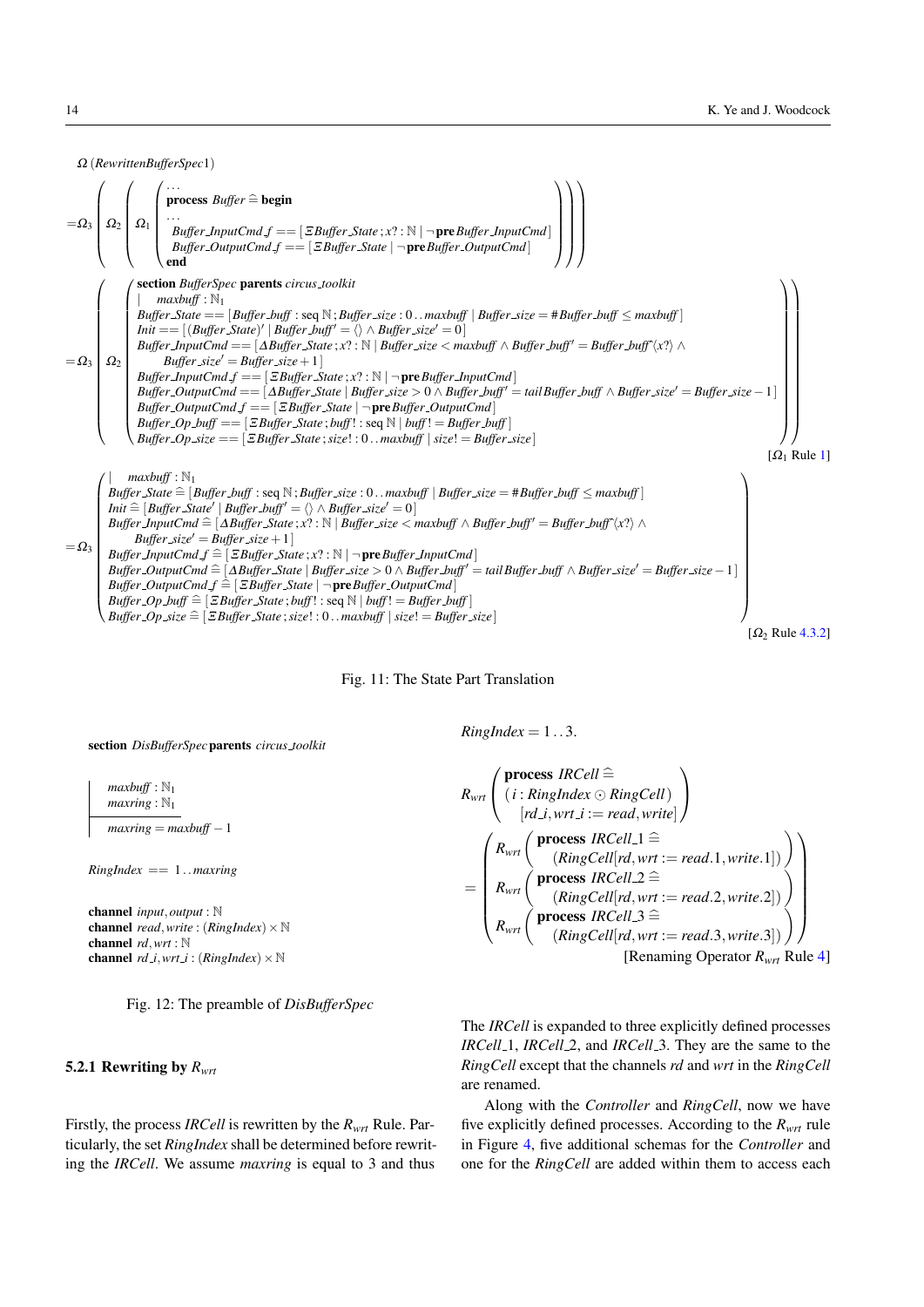... process *Controller*  $\widehat{=}$  begin

```
...
   Op\_size == [EControllerState; size: 0 \dots maxbuffer]size! = size!Op ringsize == [ΞControllerState ;ringsize! : 0 ..maxring |
     ringsize! = ringsize ]
   Op cache == [ΞControllerState ; cache! : N |
     cache! = cacheOp\_top == [\Xi ControllerState ; top! : RingIndex | top! = top]
   Op\_bot == \lbrack \exists ControllerState ; bot! : RingIndex | bot! = bot]
   ...
end
process RingCell \hat{=} begin
   ...
   Op_v = [\XiCellState; v! : \mathbb{N} \mid v! = v]...
end
process IRCell \hat{=} begin
   ...
   Op_v = [\mathcal{E}CellState; v! : \mathbb{N} \mid v! = v]...
end
...
process IRCell 3 \hat{=} begin
   ...
   Op_v = [\mathcal{E}CellState; v! : \mathbb{N} \mid v! = v]...
end
```


state component. For *IRCell\_1*, *IRCell\_2*, and *IRCell\_3*, they are similar. That is shown in Figure 13.

Then we rename state components, schemas, actions and their references of the *Contoller* and *RingCell* by prefixing *Controller*<sub>-</sub> and *RingCell*<sub>-</sub> respectively by the  $R<sub>wrt</sub>$  Rule in Figure 5. The renamed *Controller* and *RingCell* are shown in Figure 14 and Figure 15 separately. It is also the similar case for *IRCell* 1, *IRCell* 2, and *IRCell* 3.

In the end, the main action of the *Controller* and the *RingCell* is rewritten by the *Rwrt* Rule in Figure 6. To begin with, the main action of the *Controller* is rewritten.

$$
R_{wrt}\left(\begin{array}{c}\n\text{(Controller-ControllerInit)}; \mu X \cdot \\
\text{(Controller-InputController)}; X \\
\text{Controller-OutputController}\n\end{array}\right); X
$$
\n
$$
= \begin{pmatrix}\nR_{wrt}\left(\text{(Controller-ControllerInit)}\right); \\
R_{wrt}\left(\mu X \cdot \begin{pmatrix} \text{Controller-InputController} \\ \Box \\ \text{Controller-OutputController}\n\end{pmatrix}; X\right)\n\end{pmatrix}
$$
\n[Sequential Composition]

process *Controller*  $\widehat{=}$  begin state *Controller ControllerState* == [ *Controller size* : 0 ..*maxbuff* ; *Controller ringsize* : 0 ..*maxring*; *Controller cache* : N; *Controller top*,*Controller bot* : *RingIndex* | *Controller ringsize*mod*maxring* = (*Controller top*−*Controller bot*)mod*maxring* ∧  $Controller\_ringsize = max\{0, Controler\_size - 1\}$ *Controller Op size* == [Ξ*Controller ControllerState*; *size*! : 0 ..*maxbuff* | *size*! = *Controller size*] *Controller Op ringsize* == [Ξ*Controller ControllerState*; *ringsize*! : 0 ..*maxring* | *ringsize*! = *Controller ringsize* ] *Controller Op cache* == [Ξ*Controller ControllerState*; *cache*! : N | *cache*! = *Controller cache* ] *Controller Op top* == [Ξ*Controller ControllerState*; *top*! : *RingIndex* | *top*! = *Controller top*] *Controller Op bot* == [Ξ*Controller ControllerState*; *bot*! : *RingIndex* | *bot*! = *Controller bot*] *Controller ControllerInit* == [ (*Controller ControllerState*) ′ | *Controller\_top'* =  $1 \wedge$  *Controller\_bot'* =  $1$  $∧$  *Controller\_size'* = 0 *Controller CacheInput* == [∆*Controller ControllerState*; *x*? :  $\mathbb{N}$  | *Controller\_size* = 0 ∧ *Controller\_size'* = 1 ∧  $Controller\_cache' = x? \land Controller\_bot' = Contract$ ∧ *Controller top*′ = *Controller top*] *Controller StoreInputController* == [ <sup>∆</sup>*Controller ControllerState* | 0 < *Controller size* ∧ *Controller size* < *maxbuff* ∧  $Controller\_size' = Controller\_size + 1 \wedge$ *Controller cache*′ = *Controller cache* ∧ *Controller bot*′ = *Controller bot* ∧  $Controller\_top' = (Controller\_top \mod maxring) + 1$ *Controller InputController*  $\widehat{=}$  (*size*  $<$  *maxbuff*) & *input*?*x* →  $\overline{\phantom{a}}$  $(size = 0) \& (Controller\_CacheInput)$ ò  $(size > 0) \& write.top!x \rightarrow$ (*Controller StoreInputController*)  $\setminus$  $\Bigg\}$ *Controller NoNewCache* == [∆*Controller ControllerState* |  $Controller\_size = 1 \land Contract \textit{Controller\_size'} = 0 \land$ *Controller cache*′ = *Controller cache* ∧  $Controller\_bot' = Controler\_bot \wedge$  $Controller\_top' = Controller\_top$ *Controller StoreNewCacheController* == [ <sup>∆</sup>*Controller ControllerState* ; *x*? : N | *Controller size* > 1 ∧ *Controller size*′ = *Controller size*−1 ∧ *Controller\_cache′* =  $x$ ? ∧  $Controller\_bot' = (Controller\_bot \mod maxring) + 1 \land$  $Controller\_top' = Controller\_top$ *Controller*  $\text{Output}$ *Controller*  $\hat{=}$  (*size* > 0)  $\&$  *output*!(*cache*)  $\rightarrow$  $\sqrt{ }$  $\parallel$  $(size > 1) \& read.bot?x \rightarrow$ (*Controller StoreNewCacheController*)  $\Box$  $(size = 1) \& (Controller\textit{NowCache})$  $\setminus$  $\Big\}$  $\bullet$  (*Controller\_ControllerInit*);  $\mu$ *X*  $\bullet$  $\gamma$  $\mathbf{I}$ *Controller InputController*  $\Box$ *Controller OutputController*  $\setminus$ ;*<sup>X</sup>* end

Fig. 14: Renaming of *Controller*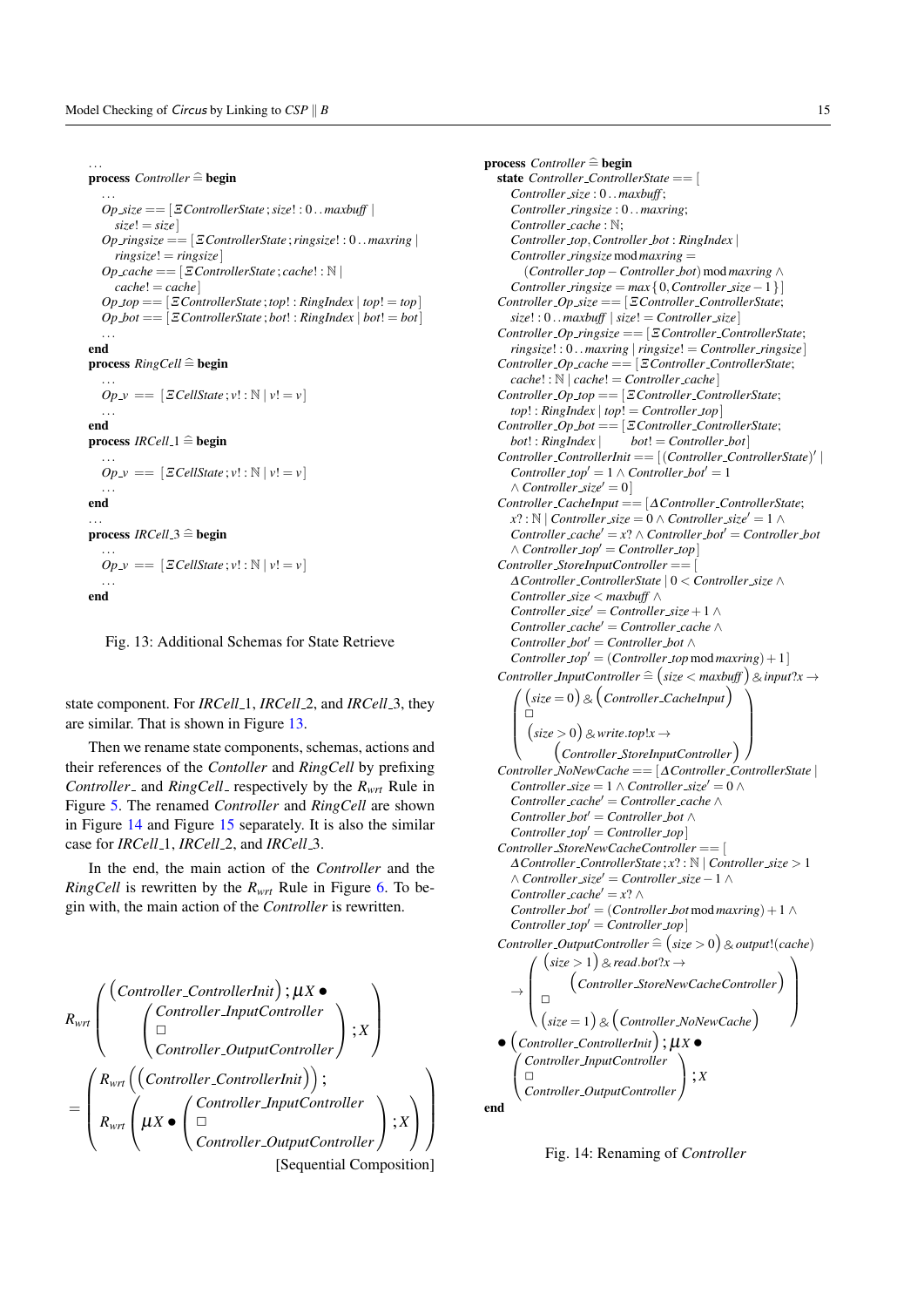process  $RingCell \hat{=}$  begin state  $RingCell\_CellState == [RingCell_v : \mathbb{N} | true]$  $RingCell\_Op_v == [ERingCell\_CellState; v! : \mathbb{N}$  $v! = RingCell_v$ *RingCell Init* == [ (*RingCell CellState*) ′ | *true* ]  $RingCell\_CellWrite$  ==  $\Delta RingCell\_CellState$ ;  $x$ ? : N |  $RingCell_v' = x?$  $RingCell$   $Read \cong rd!v \rightarrow$  Skip  $RingCell$ *-Write*  $\cong$  *wrt*?*x*  $\rightarrow$  (*RingCell\_CellWrite*)  $\bullet$   $\left(RingCell\_Init\right); \mu X \bullet \stackrel{\sim}{\left(RingCell\_Init\right)}$  $\overline{1}$ *RingCell Read* ✷ *RingCell Write*  $\setminus$ ;*<sup>X</sup>*

end



$$
= \begin{pmatrix} (Controller\text{-}ControllerInit) \, ; \, \mu X \bullet \\ R_{wrt} \begin{pmatrix} Controler\text{-}InputController \\ \Box \\ Controler\text{-}OutputController \end{pmatrix}; X \end{pmatrix}
$$

[Schema Expression and Recursion]  $\ddot{\phantom{a}}$ 

$$
= \left(\cdots R_{wrt} \left(\begin{array}{c}\nController\!\!\!\perp\!\! inputController \\
\hline\nController\!\!\!\perp\!\! OutputController\n\end{array}\right); R_{wrt}(X)\right) \tag{Sequential Composition}
$$

$$
= \left(\begin{array}{c}\cdots R_{mrg}\left(\begin{array}{c}R_{pre}\left(Controller\_InputController\right),\\R_{pre}\left(Controller\_OutputController\right)\end{array}\right)\rightarrow \\\left(\begin{array}{c}R_{post}\left(Controller\_InputController\right)\\ \Box\\R_{post}\left(Controller\_OutputController\right)\end{array}\right);X\end{array}\right)
$$

[External Choice and Action Invocation]

$$
= \begin{pmatrix}\n... R_{mrg} \begin{pmatrix}\n(Controller \_OP\_size), \\
(Controller \_Op\_size) \rightarrow \\
(Controller \_Op\_cache)\n\end{pmatrix} \rightarrow \\
( (size < maxbuff) \& input?x \rightarrow \cdots ) \\
( (size > 0) \& output!(cache) \rightarrow \cdots )\n\end{pmatrix}; X\n\end{pmatrix}
$$
\n
$$
= \begin{pmatrix}\n... \begin{pmatrix}\n (Controller \_Op\_size) \rightarrow (Controller \_Op\_cache) \\
 \rightarrow \\
 ( (size < maxbuff) \& input?x \rightarrow \cdots ) \\
 \ominus \\
 ( (size > 0) \& output?(\cache) \rightarrow \cdots )\n\end{pmatrix}; X\n\end{pmatrix}
$$
\n[Definition 2 of R<sub>mrg</sub>]

Among them, the action *Controller InputController* is rewritten to

$$
= R_{wrt}\left(\begin{array}{c}\n(size < maxbuffer) \& input?x \rightarrow \\
(size = 0) \& (Controller-CacheInput) \\
\Box \\
(size > 0) \& write.top!x \rightarrow \\
(controller\_StoreInputController)\n\end{array}\right)
$$

[Action Invocation]

$$
= \begin{pmatrix} R_{pre} (size < maxbuffer) \rightarrow R_{pre} (input?x \rightarrow (\cdots)) \\ \rightarrow (size < maxbuffer) \otimes R_{post} (input?x \rightarrow (\cdots)) \end{pmatrix}
$$
 [Guarded Command]

$$
= \left(\begin{array}{c}\n(Controller\_OP\_size) \rightarrow (size < maxbuff) \& \\
R_{post}(input?x \rightarrow (\cdots))\n\end{array}\right)
$$

[Definition 1 of *Rpre* and *Rpost*]

$$
= \begin{pmatrix} (Controller\_OP\_size) \rightarrow (size < maxbuffer) \& input?x \\ \begin{pmatrix} (size = 0) \& (Controller\_CacheInput) \\ \Box \\ (size > 0) \& write.top!x \rightarrow \\ (Controller\_StoreInputController) \end{pmatrix} \end{pmatrix}
$$

[Prefixing]

$$
\begin{pmatrix}\n\cdots \\
R_{mrg} \\
R_{pre}((size=0) \& (\cdots)), \\
R_{pre}((size>0) \& write.top!x \rightarrow (\cdots))\n\end{pmatrix}
$$
\n
$$
\rightarrow \begin{pmatrix}\nR_{post}((size=0) \& (\cdots)) \\
\Box \\
R_{post}((size>0) \& write.top!x \rightarrow (\cdots))\n\end{pmatrix}
$$
\n[External Choi]

=

=

 $\overline{\phantom{a}}$ 

[External Choice]

$$
\begin{pmatrix}\n\cdots \\
R_{mrg} \left( \begin{array}{c} (Controller\_OP\_size), \\
 (Controller\_OP\_size) \rightarrow \\
 (Controller\_OP\_top) \end{array} \right) \\
\rightarrow \begin{pmatrix}\n(size = 0) & (Controller\_CacheInput) \\
\Box \\
 (size > 0) & \&\nvite.top!x \rightarrow \\
 (Controller\_StoreInputController)\end{pmatrix}\n\end{pmatrix}
$$

[Equation  $(10)$  and  $(11)$ ]

$$
\begin{pmatrix}\n\text{(Controller.OP_size)} \rightarrow (\text{size} < \text{maxbuff}) \& \\
\text{input?x} \rightarrow (\text{Controller.OP_size}) \rightarrow \\
\text{(Controller.OP-top)} \rightarrow \\
\begin{pmatrix}\n(\text{size} = 0) \& (\text{Controller\_CacheInput}) \\
\Box \\
(\text{size} > 0) \& \text{write.top} \bot \rightarrow \\
(\text{Controller\_StoreInputController})\n\end{pmatrix}\n\end{pmatrix}
$$

[Definition 2 of *Rmrg*]

*Rwrt*(*Controller InputController*)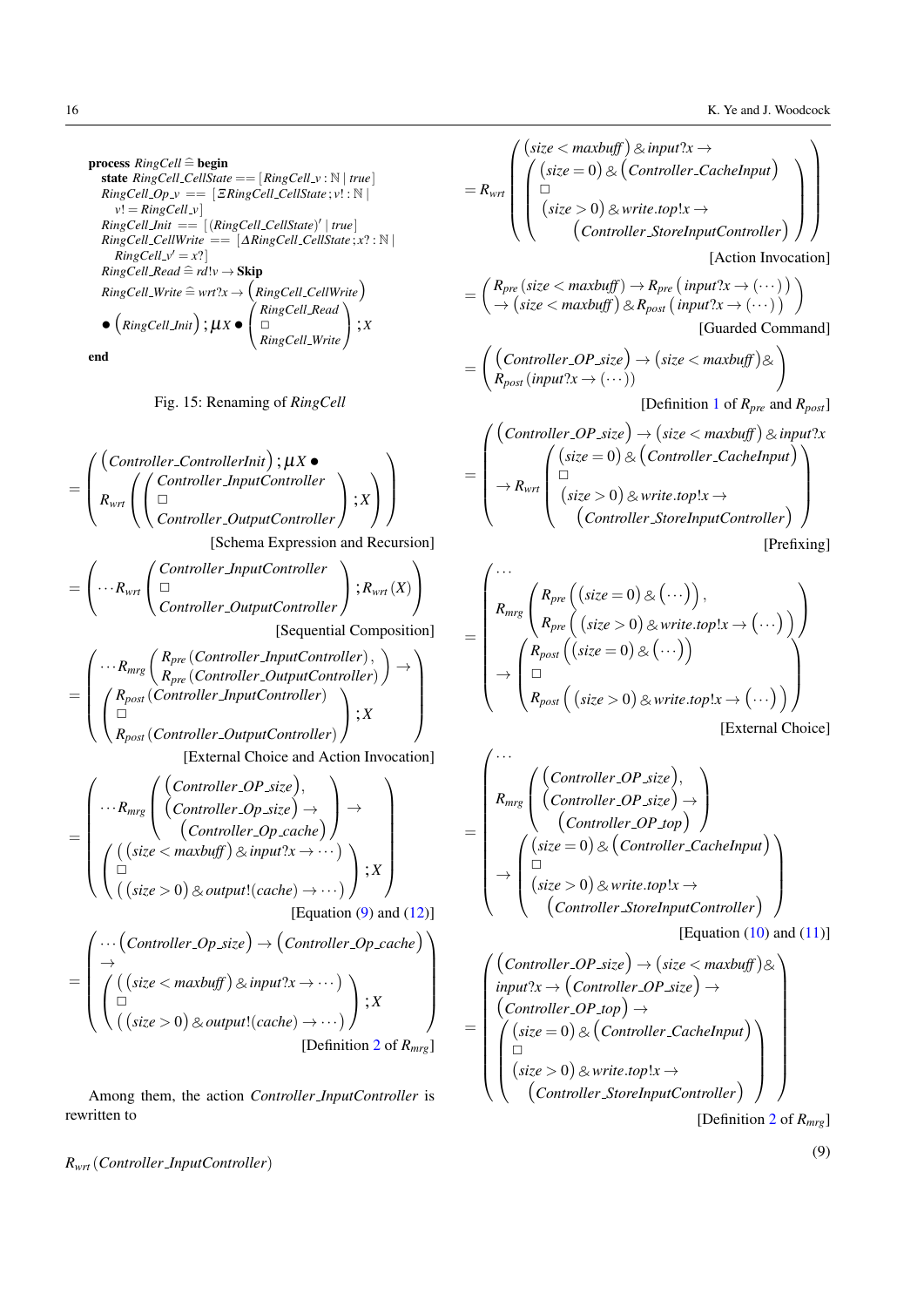# where

$$
R_{wrt} ((size = 0) \& (Controller\_CacheInput))
$$
\n
$$
= \begin{pmatrix} (Controller\_OP\_size) \rightarrow (size = 0) \& \\ R_{post} ((Controller\_CacheInput)) \end{pmatrix}
$$

[Guarded Command and Definition 1 of *Rpre* and *Rpost*]

$$
= \left( \begin{array}{c} (Controller \_OP\_size) \rightarrow (size = 0) \& \\ (Controller \_CacheInput) \end{array} \right)
$$

[Schema Expression]

(10)

and

$$
R_{wrt}\left(\begin{array}{c} (size > 0) \otimes write.top!x \rightarrow \\ (Controller\_StoreInputController) \end{array}\right)
$$
\n
$$
= \left(\begin{array}{c} (Controller\_OP\_size) \rightarrow R_{pre}(write.top!x \rightarrow \cdots) \\ (size > 0) \otimes R_{post}\left(write.top!x \rightarrow (\cdots)\right) \end{array}\right)
$$

[Guarded Command and Definition 1 of *Rpre* and *Rpost*]

$$
= \begin{pmatrix} (Controller\_OP\_size) \rightarrow (Controller\_OP\_top) \\ \rightarrow (size > 0) \& \\ write.top!x \rightarrow (Controller\_StoreInputController) \end{pmatrix}
$$
  
[Prefixing and Scheme Expression]

(11)

Analogous to the rewriting of *Controller InputController*, *Controller OutputController* is rewritten to

*Rwrt*(*Controller OutputController*)

$$
= \begin{pmatrix} (Controller\text{-}Op\_size) \rightarrow (Controller\text{-}Op\_cache) \rightarrow \\ (size > 0) \otimes output!(cache) \rightarrow (Controller\text{-}Op\_size) \\ \rightarrow (Controller\text{-}Op\_bot) \\ (size > 1) \otimes read.bot?x \rightarrow \\ (Controller\text{-}StoreNewCacheController) \\ \Box \\ (size = 1) \otimes (Controller\text{-}NoNewCache) \end{pmatrix}
$$
\n(12)

In addition, it is the similar case for the rewriting of the main action of the *RingCell*, *IRCell\_1*, *IRCell\_2* and *IRCell\_3* as well. Eventually, their main actions after rewriting are illustrated in Figure 16.

# 5.2.2 The Behavioural Part

The behavioural part of the rewritten program is translated by the Φ function to get a CSP specification.

process *Controller*  $\widehat{=}$  begin

...

$$
\begin{array}{l}\n\bullet \left( \text{Controller-ControllerInit} \right) ; \mu x \bullet \left( \text{Controller-Op\_size} \right) \\
\rightarrow \left( \text{Controller-Op\_cache} \right) \rightarrow \\
\left( \text{size} < \text{maxbuff} \right) \& \text{input?x} \rightarrow \left( \text{Controller-Op\_size} \right) \\
\rightarrow \left( \text{Controller-Op\_top} \right) \\
\rightarrow \left( \text{Cortroller-Op\_top} \right) \\
\rightarrow \left( \text{Size} = 0 \right) \& \left( \text{Controller\_CacheInput} \right) \\
\rightarrow \left( \text{Size} > 0 \right) \& \text{write.top.lx} \rightarrow \\
\left( \text{Controller\_StoreInputController} \right) \rightarrow \\
\rightarrow \left( \text{Controller-Op\_bot} \right) \\
\rightarrow \left( \text{Controller\_Stop} \right) \\
\rightarrow \left( \text{Controller\_StoreNewCacheController} \right) \\
\rightarrow \left( \text{Cortroller\_StoreNewCacheController} \right) \\
\rightarrow \left( \text{Size} = 1 \right) \& \left( \text{Controller\_November} \right) \\
\end{array}
$$

process  $RingCell \hat{=}$  begin

...

...

$$
\bullet \left(\text{RingCell\_Init}\right); \mu X \bullet \left(\text{RingCell\_Op\_v}\right) \rightarrow \\ \begin{pmatrix} rdl \cup \rightarrow \text{Skip} \\ \Box \\ wrl?x \rightarrow \left(\text{RingCell\_CellWrite}\right) \end{pmatrix}; X
$$

process  $IRCell_1 \hat{=}$  begin

$$
\bullet \left( \text{IRCell\_1\_Init} \right) ; \mu X \bullet \left( \text{IRCell\_1\_Op\_v} \right) \rightarrow \\ \begin{pmatrix} read.1!v \rightarrow \text{Skip} \\ \Box \\ write.1?x \rightarrow \left( \text{IRCell\_1\_CellWrite} \right) \end{pmatrix} ; X
$$

end process *IRCell* 2  $\widehat{=}$  begin

$$
\bullet \left( \text{IRCell2\_Init} \right); \mu X \bullet \left( \text{IRCell2\_Op\_v} \right) \rightarrow \\ \left( \begin{array}{c} \text{read.2!v} \rightarrow \text{Skip} \\ \Box \\ \text{write.2?x} \rightarrow \left( \text{IRCell2\_CellWrite} \right) \end{array} \right); X
$$

process *IRCell* 3  $\widehat{=}$  begin

$$
\bullet \left( \text{IRCell.3\_Init} \right); \mu X \bullet \left( \text{IRCell.3\_Op.}_v \right) \rightarrow \\ \left( \begin{array}{c} \text{read.3!}_v \rightarrow \text{skip} \\ \Box \\ \text{write.3?}_x \rightarrow \left( \text{IRCell.3\_CellWrite} \right) \end{array} \right); X
$$
end

Fig. 16: Rewrite of the main actions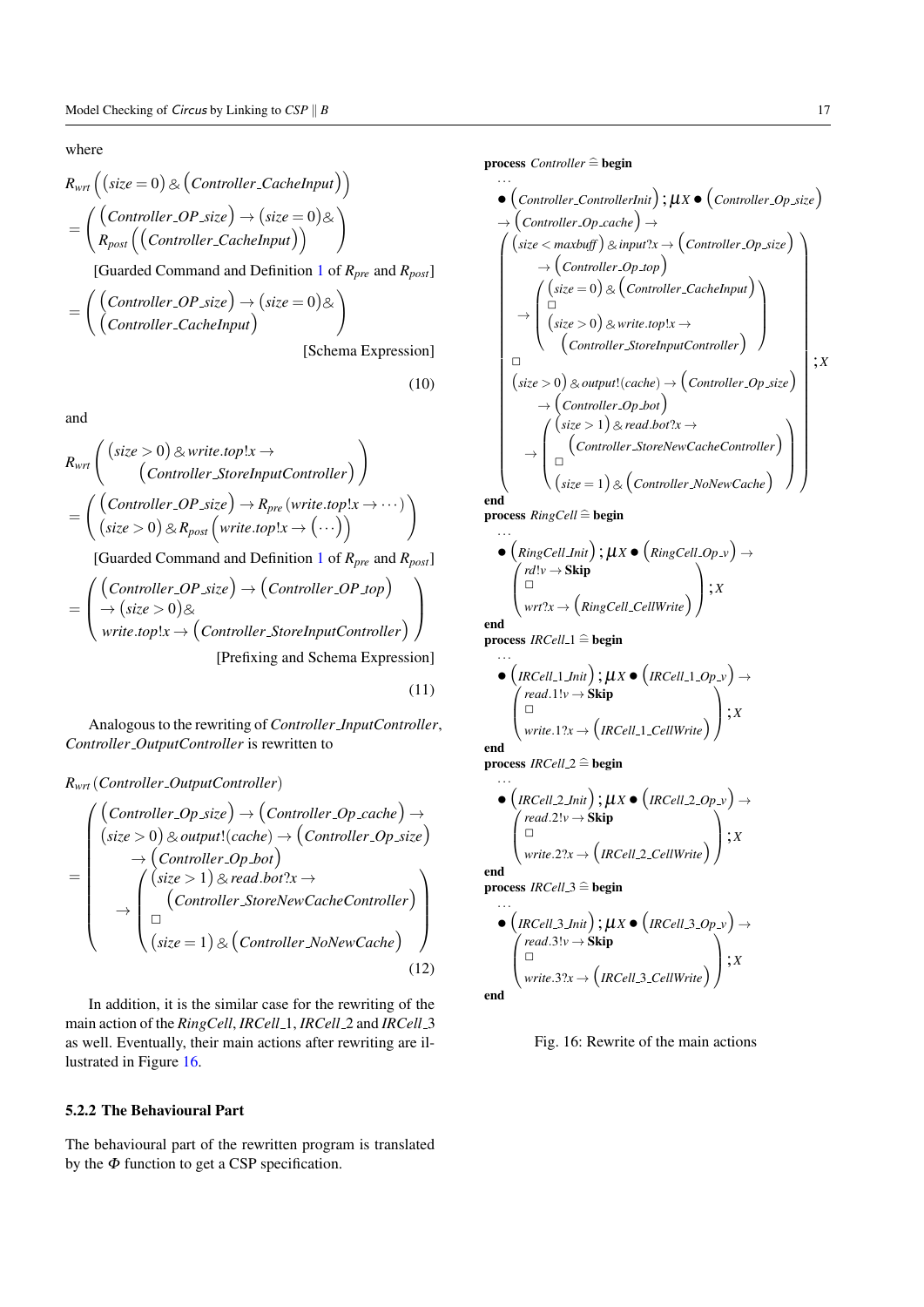First of all, the axiomatic definition of the *maxbuff* and the *maxring* is translated to

 $maxbuff = c$ 

 $maxring = c - 1$ 

by the  $\Phi$  Rule 2, where *c* is a constant that is manually assigned before the model checking. For example,  $c = 3$ .

The abbreviation definition *RingIndex* is transformed to

nametype *RingIndex* = {1..*maxring*}

by the  $\Phi$  Rule 1. The channel declarations are transformed to

channel *input*,*output* : *Nat*

channel *read*,*write* : *RingIndex*.*Nat*

channel *rd*,*wrt* : *Nat*

channel *rd i*,*wrt i* : *RingIndex*.*Nat*

by the  $\Phi$  Rule 3 and their expressions are transformed by the  $\Phi$  Rule 1.

The behaviour of the *Controller* process is specified by its main action *ma*(*Controller*) in Figure 16.

$$
\Phi(\text{process }Controller \cong ...)=
$$
  
Controller =  $\Phi \text{ (ma (Controller))}$  [ $\Phi$  Rule 19]

Then its main action is translated. Here, the additional channel declarations and events added in HIDE CSPB are omitted. In addition, when a schema expression is linked by Φ Rule 8, an additional schema is added in the state part. For example, Φ (*Controller CacheInput*) generates the schema *Controller CacheInput f* . This is omitted here as well.

$$
\Phi \left( ma \left(Controller \right) \right)
$$
\n
$$
= \Phi \left( \left(Controller\text{-}ControllerInit \right) \right); \Phi \left( \mu X \bullet \dots \right)
$$
\n[Sequential Composition  $\Phi$  Rule 10]

 $=$  *Controller ControllerInit*  $\rightarrow$  *SKIP*;  $\Phi$  ( $\mu$ *X* • ...) [Schema Expression Φ Rule 9, Basic Actions Φ Rule 6]

$$
= \cdots \text{let } X = \Phi \left( \begin{array}{c} \text{(Controller.Op\_size)} \rightarrow \\ \text{(Controller.Op\_cache)} \rightarrow \\ \cdots \end{array} \right) \text{ within } X
$$
  
[Recursion  $\Phi$  Rule 10]

$$
= \cdots \begin{pmatrix} Controler\_Op\_size?size \rightarrow \\ Controler\_Op\_cache?cache \rightarrow \\ \Phi(\cdots \Box \cdots) \end{pmatrix}
$$

[Schema Expression Φ Rule 9, Prefixing Φ Rule 7]

$$
= \cdots \Phi\left(\left(\text{size} < \text{maxbuffer}\right) \otimes \cdots\right) \Box \Phi\left(\left(\text{size} > 0\right) \otimes \cdots\right)
$$
\n[External Choice & Rule 11]

 $= \cdots ((size *maxbuffer*) \& \Phi (input?x \rightarrow \cdots) \square \cdots)$ [Guarded Command Φ Rule 10]

$$
= \cdots \left( \frac{input?x \rightarrow Controller\_Op\_size?size \rightarrow}{Controller\_Op\_top?top \rightarrow \Phi(\cdots)} \right) \square \cdots
$$

[Prefixing  $\Phi$  Rule 7, Schema Expression  $\Phi$  Rule 9]

$$
\left(\begin{array}{c}\n\cdots \\
\left(\text{size} == 0) & \& \Phi\left((\text{Controller\_CacheInput})\right) \\
\Box \\
\left(\text{size} > 0\right) & \& \ \text{write.top1x} \rightarrow \\
\Phi\left((\text{Controller\_StoreInputController})\right) > \\
\Box \cdots\n\end{array}\right)
$$

=

[Guarded Command  $\Phi$  Rule 10, Expression, Prefixing]

= ··· ··· *Controller CacheInput*!*x* → *SKIP* ✷ *Controller CacheInput f*!*x* → div ✷ ··· *Controller StoreInputController* → *SKIP* ✷ *Controller StoreInputController f* → div ✷ ···

[Schema Expression  $\Phi$  Rule 8]

 $= \cdots \Box \Phi ((size > 0) \& \cdots)$ [Similar to previous steps]

The behaviour of the *RingCell* process is given by its main action *ma*(*RingCell*) in Figure 16. Its translation is similar to that of the *Controller* process.

$$
\Phi \left( ma \left( RingCell \right) \right) \n= \cdots \n\begin{pmatrix}\nRingCell\_Init \rightarrow SKIP; let X = \\
\text{RingCell\_Op\_v?v} \rightarrow \\
\text{matrix: } & \rightarrow \\
\text{wrt?x} \rightarrow \\
\text{RingCell\_Cell\_CellWrite!x \rightarrow SKIP \\
\text{RingCell\_CellWrite}.f!x \rightarrow \text{div}\n\end{pmatrix}
$$
\n
$$
\right)
$$
\n
$$
\begin{pmatrix}\n\text{avgCell\_Cell} \\
\text{X} \\
\text{within } X\n\end{pmatrix}
$$

[Φ Rules]

The behaviour of *IRCell* 1, *IRCell* 2 and *IRCell* 3 is their main actions as well. Only the translation of *IRCell* 1 is displayed below.

$$
\Phi \left( ma \left( \text{IRCell}_1 \right) \right)
$$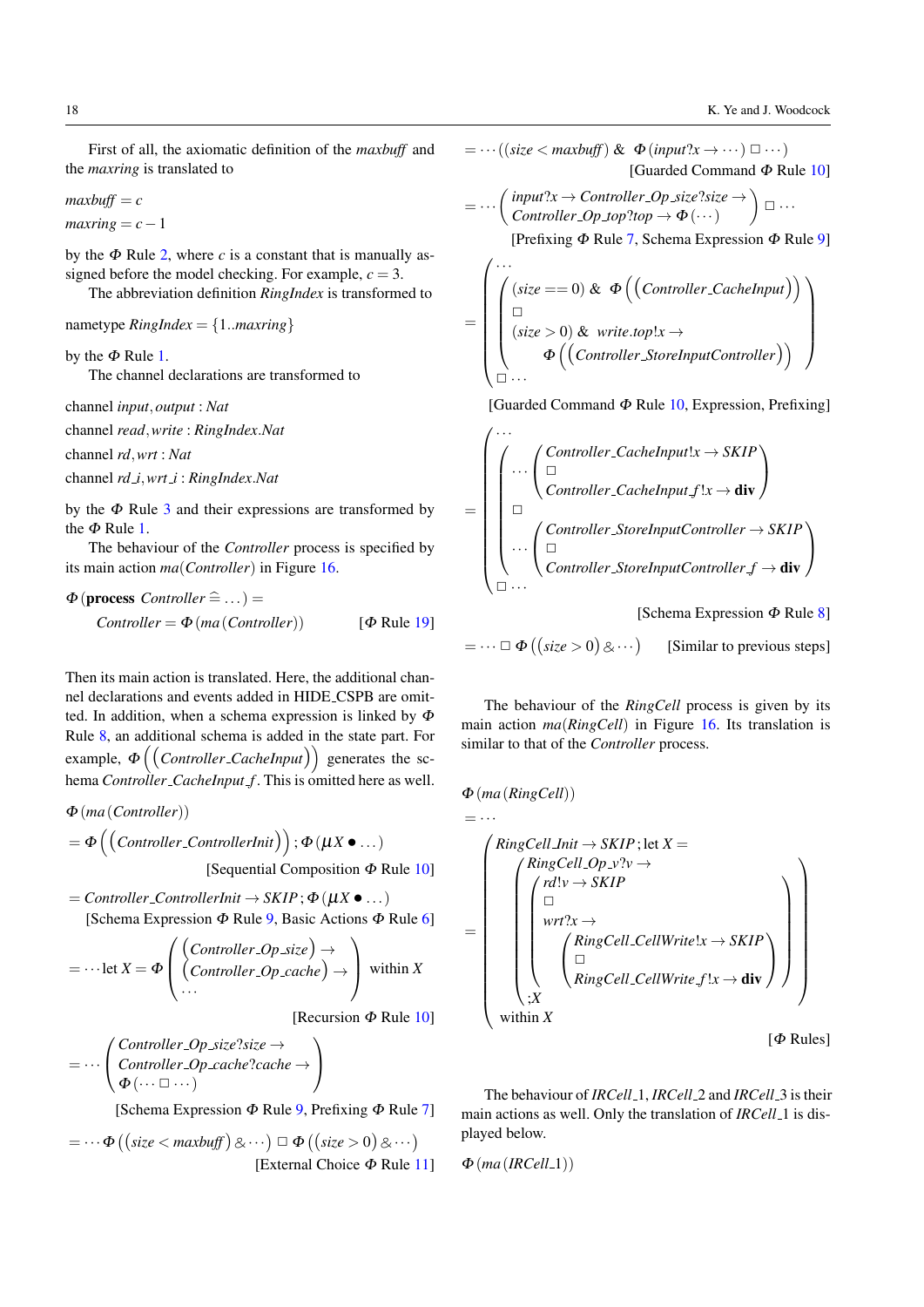$= \cdots$ 

$$
= \left(\begin{array}{c}\n\left\{\n\begin{array}{c}\n\text{IRCell}\_1\text{Init} \rightarrow \text{SKIP}; \text{let } X = \\
\text{IRCell}\_1\text{Op}\_2\text{V}\,\gamma \rightarrow \\
\text{read}\_1!\,\text{V} \rightarrow \text{SKIP} \\
\hline\n\end{array}\right\}\n\\
=\left(\begin{array}{c}\n\text{real}\_1!\,\text{V} \rightarrow \text{SKIP} \\
\text{write}\_1\text{?}\times \rightarrow \\
\text{IRCell}\_1\text{CellWrite}\_1!\,\text{V} \rightarrow \text{div}\n\end{array}\right)\n\\
\downarrow\n\\
\downarrow X \\
\text{within } X\n\end{array}\right)
$$

[Φ Rules]

The *Ring* process is the interleaving of the indexed *IRCell* processes. It is link to

$$
\Phi\left(Ring \,\widehat{=}\, (\,||\,| \,i : RingIndex \bullet \, IRCell[\,i\,]) \right)
$$
\n
$$
= \left(Ring = \,||\,|_{i:RingIndex} \bullet \Phi\left( \text{IRCell}[\,i\,] \right) \right)
$$
\n[Iterated Interleave  $\Phi$  Rule 22]\n
$$
= \left(Ring = \,||\,|_{i:RingIndex} \bullet \left(\begin{array}{c}\n(i == 1) & \text{IRCell}.1 \\
\Box\ (i == 2) & \text{IRCell}.2 \\
(i == 2) & \text{IRCell}.2\n\end{array}\right)\right)
$$

 $\Box$  (*i* == 2) & *IRCell\_2*  $\Box$  (*i* == 3) & *IRCell\_3*  $\Box$ [Indexed Process Invocation  $\Phi$  Rule 24]

The *Buffer* process is translated to the *Buffer* process in CSP below.

$$
\Phi\left(\begin{matrix}\text{process } Buffer \widehat{=} \\ (Controller [\{ read, write ]} ] Ring) \setminus \{ read, write ]} \end{matrix}\right)
$$
\n
$$
= \begin{pmatrix} Buffer = \\ \Phi\left(\begin{matrix} Contact \\ (Context - ] \\ (read, write ]] \end{matrix}\right) \setminus \{ read, write ]} \end{pmatrix}
$$
\n[Process hide  $\Phi$  Rule 21. Channel Set  $\Phi$  Rule 21

[Process hide  $\Phi$  Rule 21, Channel Set  $\Phi$  Rule 4]

$$
= \left(\begin{matrix}Buffer = \\ \begin{pmatrix} \text{Controller} \\ \text{[read, write]} \end{pmatrix} \setminus \{\text{read, write}\} \end{matrix}\right)
$$

[Parallel  $\Phi$  Rule 21, Process Invocation  $\Phi$  Rule 20]

The *Buffer* process is the main process of the *DisBufferSpec* program. Thus when translated to CSP, the *MAIN* process is the *Buffer*.

*MAIN* = *Buffer*

.

# 5.2.3 The State Part

After the rewriting in Sect. 5.2.1 and the behaviour translation in Sect. 5.2.2, we have five explicitly defined processes: *Controller*, *RingCell*, *IRCell* 1, *IRCell* 2, and *IRCell* 3.

For the *Controller*, additional schemas are added by the schema expression as action  $\Phi$  Rule 8 during the link of the behaviour to CSP.

- *Controller CacheInput f*
- *Controller StoreInputController f*
- *Controller NoNewCache f*
- *Controller StoreNewCacheController f*

For the *RingCell*, *IRCell\_1*, *IRCell\_2*, and *IRCell\_3*, one additional schema is added for each process. They are *Ring Cell CellWrite f* , *IRCell* 1 *CellWrite f* , *IRCell* 2 *CellWrite f* , and *IRCell* 3 *CellWrite f* separately.

The state part of the program is linked to a B machine by the Ω function that is composed of the  $Ω_1$ , the  $Ω_2$  and the  $\Omega_3$ . The  $\Omega_3$  is applied within ProB and so it is skipped here.

To begin with, the axiomatic definition and the abbreviation *RingIndex* are moved to the Z program directly.

Then the states and schemas from five explicitly defined processes are merged by the  $\Omega_1$  Rule 1. After that, the  $\Omega_2$ function is simply applied. Finally the state part is linked to a Z program.

The state schemas are merged as shown.

Controller-ControllerState 
$$
\cong
$$
 [

\nController\_size : 0...maxbuffer;  
\nController\_ringsize : 0...maxring;  
\nController\_code : ℕ;  
\nControllertop,Controller\_bot : RingIndex |

\nController\_ringsize mod maxring =

\n(Controller\_top - Controller\_bot) mod maxring ∧

\nController\_ringsize = max { 0, Controler\_size - 1 }

 $RingCell\_CellState \cong [RingCell_v : \mathbb{N} | true]$  $IRCell\_1\_CellState \cong [RingCell\_1\_v : \mathbb{N} \mid true]$  $\textit{IRCell}\_\textit{2\_CellState} \cong \textit{[RingCell}\_\textit{2\_v} : \mathbb{N} \mid \textit{true} \mid$  $IRCell_3_CellState \cong [RingCell_3_v : \mathbb{N} | true]$ *State* <sup>=</sup><sup>b</sup> *Controller ControllerState* <sup>∧</sup> *RingCell CellState* ∧ *IRCell* 1 *CellState* ∧ *IRCell* 2 *CellState* ∧ *IRCell* 3 *CellState*

The initialisation schemas are merged.

*Init* 
$$
\cong
$$
 [*State'* | *Controller-top'* = 1  $\land$   
*Controllerbot'* = 1  $\land$  *Controller\_size'* = 0  $\land$  *true* ] (13)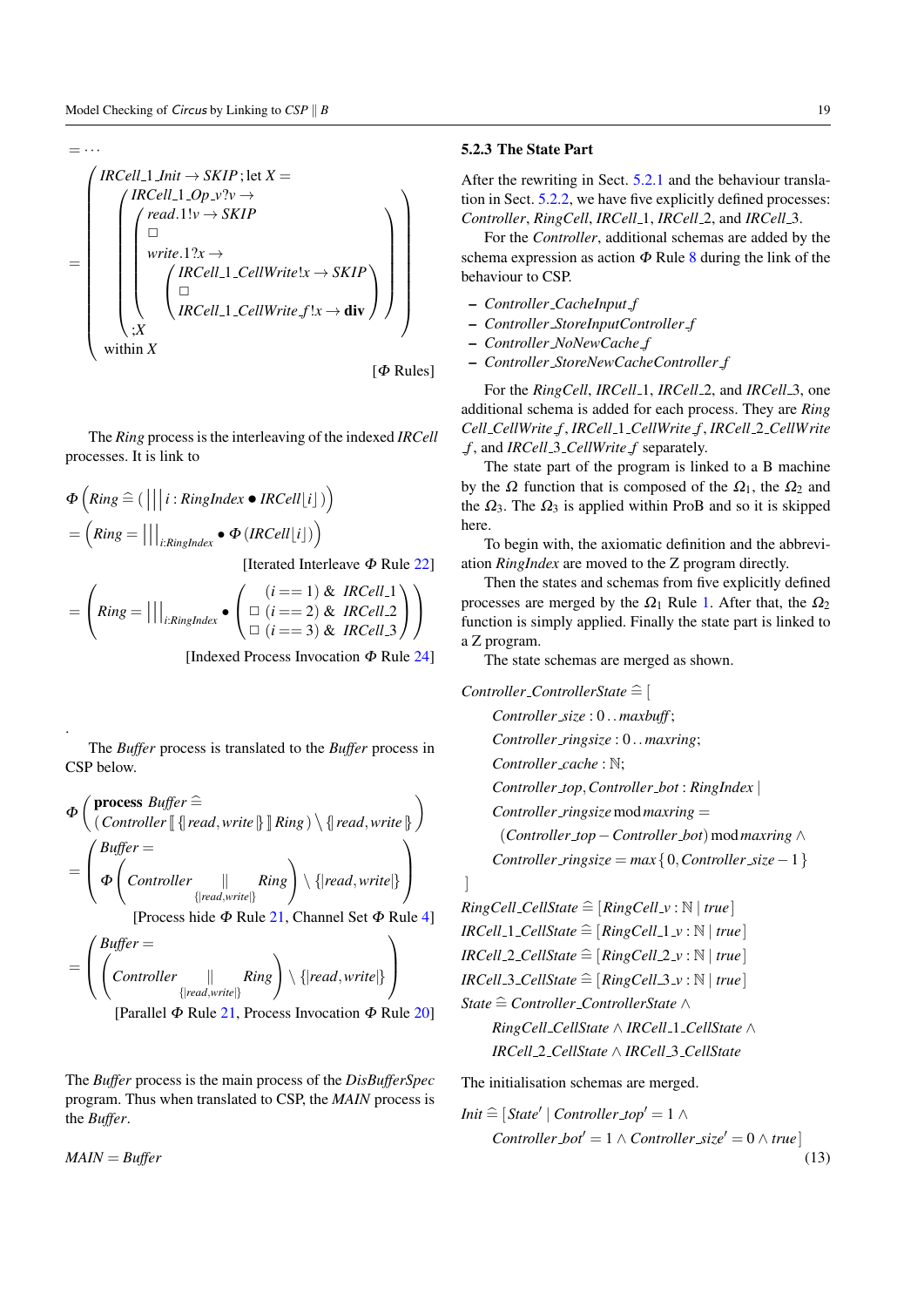All other schemas are merged as well. However for a schema from one process, it shall include the state schemas from other processes in its declaration part by  $\mathcal Z$  notation to make sure no change is made to the state components from others. For example, the *Controller Op size* schema from the *Controller* becomes

 $Controller\_Op\_size \cong \lbrack \text{EController\_ControllerState}; \rbrack$ Ξ*RingCell CellState* ;Ξ*RingCell* 1 *CellState*; Ξ*RingCell* 2 *CellState* ;Ξ*RingCell* 3 *CellState*;  $size! : 0 \dots maxbuffer \mid size! = Contractrel \mid$ 

, *Controller CacheInput* becomes

 $Controller\_CacheInput \cong [\Delta ContentInVert{\it l.1}).$ Ξ*RingCell CellState* ;Ξ*RingCell* 1 *CellState*; Ξ*RingCell* 2 *CellState* ;Ξ*RingCell* 3 *CellState*;  $x$ ? : N | *Controller\_size* = 0 ∧ *Controller\_size'* = 1  $\land$  *Controller\_cache'* = *x*?  $\land$  $Controller\_bot' = Contract$  $Controller\_top' = Controller\_top$ 

, and *Controller CacheInput f* is transformed to

*Controller CacheInput*  $f \nightharpoonup f$ Ξ*Controller ControllerState*; Ξ*RingCell CellState* ;Ξ*RingCell* 1 *CellState*; Ξ*RingCell* 2 *CellState* ;Ξ*RingCell* 3 *CellState*;  $x$ ? :  $\mathbb{N}$  |  $\neg$  **pre** *Controller \_CacheInput* |

The translation of other schemas are very similar and thus skipped.

# 5.3 Model Checking By ProB

Now we have got the final CSP program (Figure 10) and the Z program (Figure 11) for the buffer specification, and the CSP program (Sect. 5.2.2) and the Z program (Sect. 5.2.3) for the distributed buffer. Both of them can be modelchecked by ProB. But before performing model checking, the value of the constants *MAXINT*, *MAXINS* and *maxbuff* shall be considered at first.

# 5.3.1 Maximum Instances *MAXINS* and Maximum Size of Buffer *maxbuff*

For the buffer specification, the type of buffer is *seq*N. When linked to *CSP*  $\parallel$  *B*, we use *fseq* (Figure 8) that introduces the bound constant *MAXINS*. Finally the size of the set of finite sequences by *fseq* highly relies on the value of *MAXINS* as well as the data set *s*. The defined *fseq* computes the result relied on several intermediate functions (*squash*, *pfun*, *rel* and *cross*) which are defined in the functional language as well. The consumption of resources during resolution is still high. If the size of *s* is big and *MAXINT* is large, ProB will take longer time to compute all possible finite sequences. For an instance, on the system having 2GB RAM and 2.5 GHz CPU, and running Ubuntu 12.04, it takes approximately thirty minutes for ProB to load the CSP program when the size of *s* is 4 (*MAXINT* is set to 3) and *MAXINS* is 5. However if the size of *s* is reduced to 2, we can increase *MAXINS* to 9 to make ProB load the CSP program still in a shorter time. Alternatively, instead of using the functional language to resolve *fseq*, we can compute all finite sequences in advance by another language, let's say Perl, then include them explicitly into a set and replace *fseq* in CSP programs by this set. For example, if *s* is  $\{0,1\}$  and *MAXINT* is 2, then we can get this set as  $\{\langle\rangle,\langle 0\rangle,\langle 1\rangle,\langle 0,0\rangle,\langle 0,1\rangle,\langle 1,0\rangle,\langle 1,1\rangle\}.$  By this way, it can reduce the program load time tremendously. But the loss of flexibility is a side effect because we have to compute this set in advance and externally (out of ProB).

For the buffer specification the value of *maxbuff* shall be less than or equal to *MAXINS*.

# 5.3.2 Data Independence and *MAXINT*

The type of data  $(T)$  in both the buffer specification and the buffer implementation is N. According to the definition of data independence [28, Sect. 2.7] and [43, Sect. 15.3.2], both the linked buffer programs in  $CSP \parallel B$  are data-independent because they input values of N along their *input* channels, store them in a sequence or a set of ring cells, and then output values in order along their *output* channels without any computations. And they do not perform any explicit and implicit equality tests over  $T$ , therefore they satisfy  $\textbf{NoEqT}$ [28, 42]. In addition, the *Buffer* process in the linked buffer specification (Figure 10) satisfies **Norm** [28, 42]. According to Theorem 17.2 [42], the threshold of the size of *T* such that the implementation is a refinement of the specification in terms of traces, failures and failures-divergences is 2. There is a similar conclusion in the book [42, p.397] that the threshold of an *N*-bounded buffer for any *N* is 2. So for the refinement check, we can set *MAXINT* to 1 as there are two elements {0,1} and set *maxbuff* to 3. Actually, we also checked the refinement when *MAXINT* is increased to 3.

# 5.3.3 Model Checking of Buffer Specification

When model-checking this case by ProB, we notice ProB kernel treats seq *T* as  $set(couple(integer, T))$  in *Z* and *B*. But it fails to match the sequence type in CSP. Therefore, it generates an incompatible type error. We change the implementation of predicate type\_ok and is\_csp\_set\_type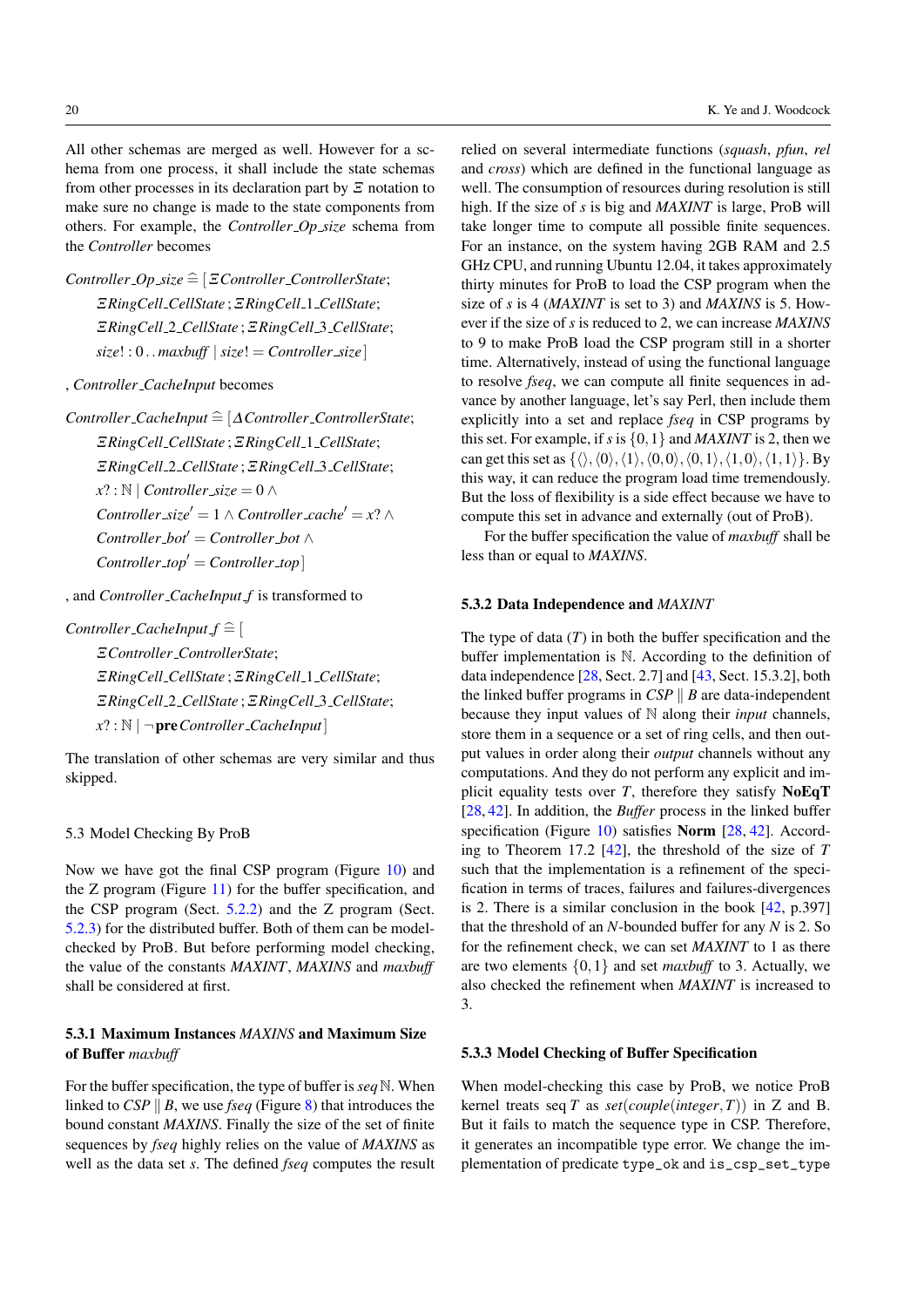Table 1: Model Checking Performance Comparison (Buffer Specification)

| <b>MAXINT</b> | <i>MAXINS</i> | maxbuff | Time $(ms)$ | Memory (MB) |
|---------------|---------------|---------|-------------|-------------|
| 3             |               |         | 122         | 38          |
| 3             |               |         | 538         | 38          |
| 3             |               |         | 2,152       | 39          |
| 3             |               |         | 28,022      | 40          |
| 3             |               |         | 443,306     | 78          |
|               |               |         | 16,802      | 58          |

in specfile.pl of ProB kernel source code to make *set*( *couple*(*integer*, $T$ )) match the sequence type in CSP.

Additionally, div, the most divergent process, is not available in  $CSP_M$  as well as ProB. We define a process DIV as  $div \rightarrow STOP$ , where *div* is a special event, in CSP for **div**. Though DIV is not a divergent process, we can check deadlock of combination of CSP and Z specifications to achieve divergence checking. We use the deadlock checking to find this kind of divergence because it is a more direct checking in ProB. In case that a deadlock is found, we check the counterexample to see if the last event is *div* or not. If the last event is *div*, it means the original Circus specification can lead to divergence. Alternatively, LTL formula checking can be used to check deadlock as well. For example, the LTL formula (not  $F e(div)$ ), which denotes the statement that finally *div* event is enabled, is not true. When it comes to this case, if we remove guarded conditions in *Input* or *Output* action in Figure 2, the specification diverges because the precondition of *InputCmd* and *OutputCmd* may not hold. In the final CSP specification in Figure 10, the corresponding boolean guard is removed as well. Using ProB, we can easily find the deadlock and the last event is *div*, therefore it finds divergence.

*Deadlock and Invariant Violation Checking* Finally, we can model-check the combination of CSP and Z specifications and there is no deadlock found. A comparison of the model checking performance for different configuration of constants is shown in Table 1. This experiment was undertaken on ProB Linux version, which is modified based on ProB 1.5.0-Beta, on Ubuntu.

*Deadlock and Divergence Checking by CSP Assertions* ProB is capable of deadlock and divergence checking through CSP assertions as well. By adding the following three asserts to the CSP program (Figure  $10$ ), we checked the deadlock free and divergence free of the *Buffer* process with the combination of constants in Table 1 successfully.

assert Buffer :[ deadlock [F] ] assert Buffer :[ deadlock [FD] ] assert Buffer :[ livelock free ]

# 5.3.4 Model Checking of Distributed Reactive Buffer

One issue we found is about the well-definedness of the modulo operation in Z when it is translated to the counterpart in B. In Z, the modulo operation is defined on the integer dividend and the non-zero integer divisor [47]. However it is defined on the natural number dividend and the nonzero natural number divisor in B machine. Therefore, when model-checking this case by ProB that translates the modulo to the modulo operation in B, it triggers an error about the well-definedness of the modulo because the dividend of the modulo in Z is possibly less than 0. Thus, we modified the implementation of the modulo operation in ProB to use the modulo operation *mod* in SICStus Prolog. Because the modulo operation in Z uses truncation towards minus infinity [47] and in Prolog it is the integer remainder after floored division [2], they use the same definition of modulo—floored division [29]. Hence, the well-definedness of mod in Z is retained.

In addition, ProB uses the build-in command time in Tcl to measure the elapsed time for the model checking task. It can count up to 4,294,967,295 microseconds, approximately 72 minutes, for a task in a 32-bit machine, otherwise it will cause the overflow. For the model checking of this case with the *maxbuff* larger than 3, it requires longer time and causes the overflow. Therefore, the output result about the time is not useful. We record the timestamp before the task execution and the timestamp after the completion of the task by clock milliseconds in Tcl, then calculate the difference between two timestamps. This is the model checking time.

*Deadlock and Invariant Violation Checking* There is no deadlock or divergence found. A comparison of the model checking performance is shown in Table 2. Note that due to the state space exploration and resource limitation, we are not able to model check this case if *maxbuff* is larger than 3 and *MAXINT* is 3 because ProB runs out of memory on Linux with 3 GB memory. We can set the *MAXINT* to 1 to reduce the state space. The result is shown in the third row. Further methods like more specific initialisation can be used to tremendously decrease the size of the state space. For an instance, if we substitute  $(13)$  by the initialisation schema  $(14)$ , the model checking result is displayed in the fourth row.

*Init* 
$$
\widehat{=}
$$
 [*State'* | *Controller\_top'* = 1 ∧ *Controller\_to*' = 1  
 ∧ *Controller\_size'* = 0 ∧ *Controller\_ringsize'* = 0  
 ∧ *Controller.cache'* = 0 ∧ *RingCell\_v'* = 0  
 ∧ *IRCell\_1\_v'* = 0 ∧ *IRCell\_2\_v'* = 0  
 ∧ *IRCell\_3\_v'* = 0 ∧ *IRCell\_4\_v'* = 0] (14)

*Deadlock and Divergence Checking by CSP Assertions* By adding the following three asserts to the CSP program (Sect.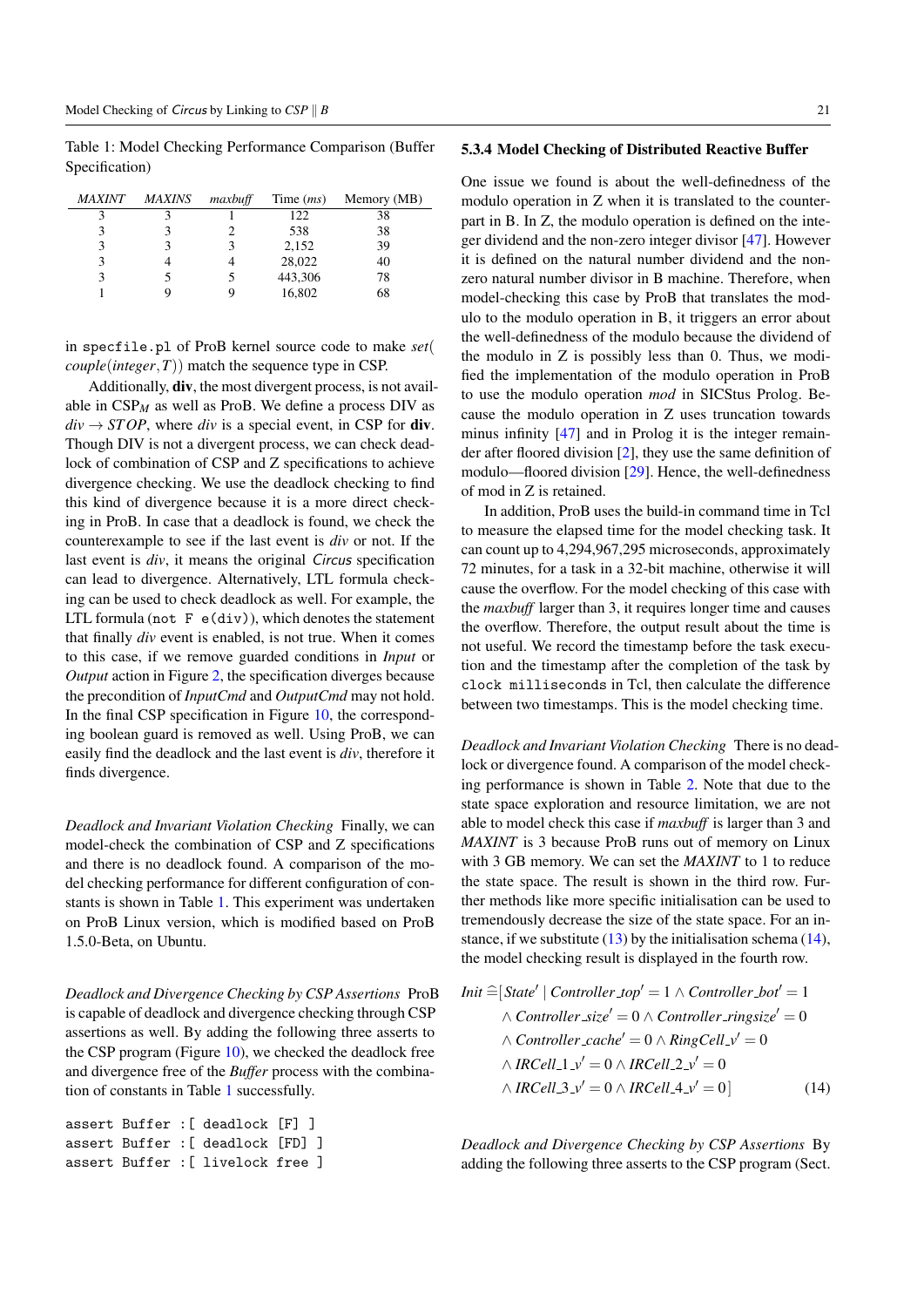| <b>MAXINT</b> | maxbuff | maxring | Time $(ms)$ | Memory (MB)      |
|---------------|---------|---------|-------------|------------------|
|               |         |         | 38,039      | 53               |
|               | 3       |         | 2,582,944   | 837              |
|               |         |         | 951,593     | 913              |
|               |         |         | 236,532     | 318 <sup>a</sup> |

Table 2: Model Checking Performance Comparison (Buffer Implementation)

This row is the result with substituted initialisation schema.

5.2.2), we checked the deadlock free and divergence free of the *Buffer* process with the combination of constants in Table 2 successfully.

assert Buffer :[ deadlock [F] ] assert Buffer :[ deadlock [FD] ] assert Buffer :[ livelock free ]

### 5.3.5 Refinement Checking

In addition, ProB can check if an implementation in  $CSP \parallel B$ is a trace refinement of a specification in  $CSP \parallel B [30]$ . When checking the trace refinement, an issue we got in ProB for our case, after inspecting source code, is that ProB refinement checker compares the traces of both the specification and the implementation according to their transitions in the same state space. That works for the refinement of two processes in the same CSP program for the CSP model, or the refinement of two processes in the same CSP program for the  $CSP \parallel B$  model. But for our case, the specification and the implementation have the different Z programs and it is impossible to put their CSP programs into one CSP file. Thus we modified the refinement\_checker.pl of ProB to search the traces by the transitions from their own separate state space. After model-checking the buffer specification, we save its state space for later refinement check to a file. Then we load the buffer implementation to ProB, and select "trace refinement check" function, open the saved state space file for the specification. Finally ProB will show the result: the implementation is a trace refinement of the specification; or if not a trace refinement, a counter example is provided.

We checked the trace refinement between the buffer specification and the buffer implementation, and finally got the result the distributed reactive buffer is a trace refinement of the buffer specification for *MAXINT* and *maxbuff* equal to 3 and 3 separately. Furthermore, ProB has an option to check failures. We checked the failure refinement between the specification and the implementation as well, and finally found the distributed reactive buffer is also a failure refinement of the buffer specification with the same constants. The refinement checking performance is shown in Table 3. According to Sect. 5.3.2, we can conclude the buffer implementation is a failure refinement of the buffer specification.

Table 3: Refinement Check Performance

| Model    | <b>MAXINT</b> | maxbuff | maxring | Time $(ms)$ |
|----------|---------------|---------|---------|-------------|
| Traces   |               | 3       |         | 109.180     |
| Failures |               | 3       |         | 122,440     |
| Traces   |               | 3       |         | 342,440     |
| Failures |               | 3       |         | 355,320     |

However, if *maxbuff* between the specification and the implementation is not equal, ProB gives an error with a counterexample provided.

# 6 Conclusions and Future Work

*Related work* Model checking and animation are regarded as a very important tool support for the application of formalisms in both academia and industry. There are three existing solutions for implementing or model-checking Circus programs. The first solution is *JCircus* [21, 36, 40] which translates a concrete Circus program to a Java program with JCSP [48]. After that, linking Circus to CSP [7] aims to translate Circus to  $CSP_M$  then use FDR2 [1] to model-check CSP specification. The last one is mapping Circus processes and refinement to CSP processes and refinement [31,39] that transforms stateful Circus to stateless Circus first by introducing the memory model, and then converts stateless Circus to CSP. The first is not a model checking solution but implementation instead, and it is restricted to executable Circus programs because Java is an imperative programming language and not a high-level specification language. Therefore, before supplying the Circus program to *JCircus*, it has to be refined to a concrete program. For the second solution, it is not clear how to connect the data part to the behavioural part of a Circus program. The third solution transforms both state and behavioural parts to CSP specification, which means all states are maintained in CSP. It is restricted to divergence-free Circus. Furthermore, it is not convenient and capable in CSP to maintain very complex states, and rather difficult to understand the final CSP specification if it contains a lot of state operations.

*Our work* Comparatively, our work links Circus to  $CSP \parallel B$ to express the behavioural and state parts, which maintains the high-level abstraction. And using B to specify the state part is more straightforward and easier than using CSP. The capability of linking most of constructs in *Circus* to *CSP*  $\parallel$  *B* is another advantage because Circus itself consists of a large amount of syntactic constructs. Additionally, the capabilities of deadlock checking, LTL formula checking, refinement checking, automatic and manual animations are very important as well. Last but not least, we achieve the divergence checking of original Circus program by deadlock checking of  $CSP \parallel B$ .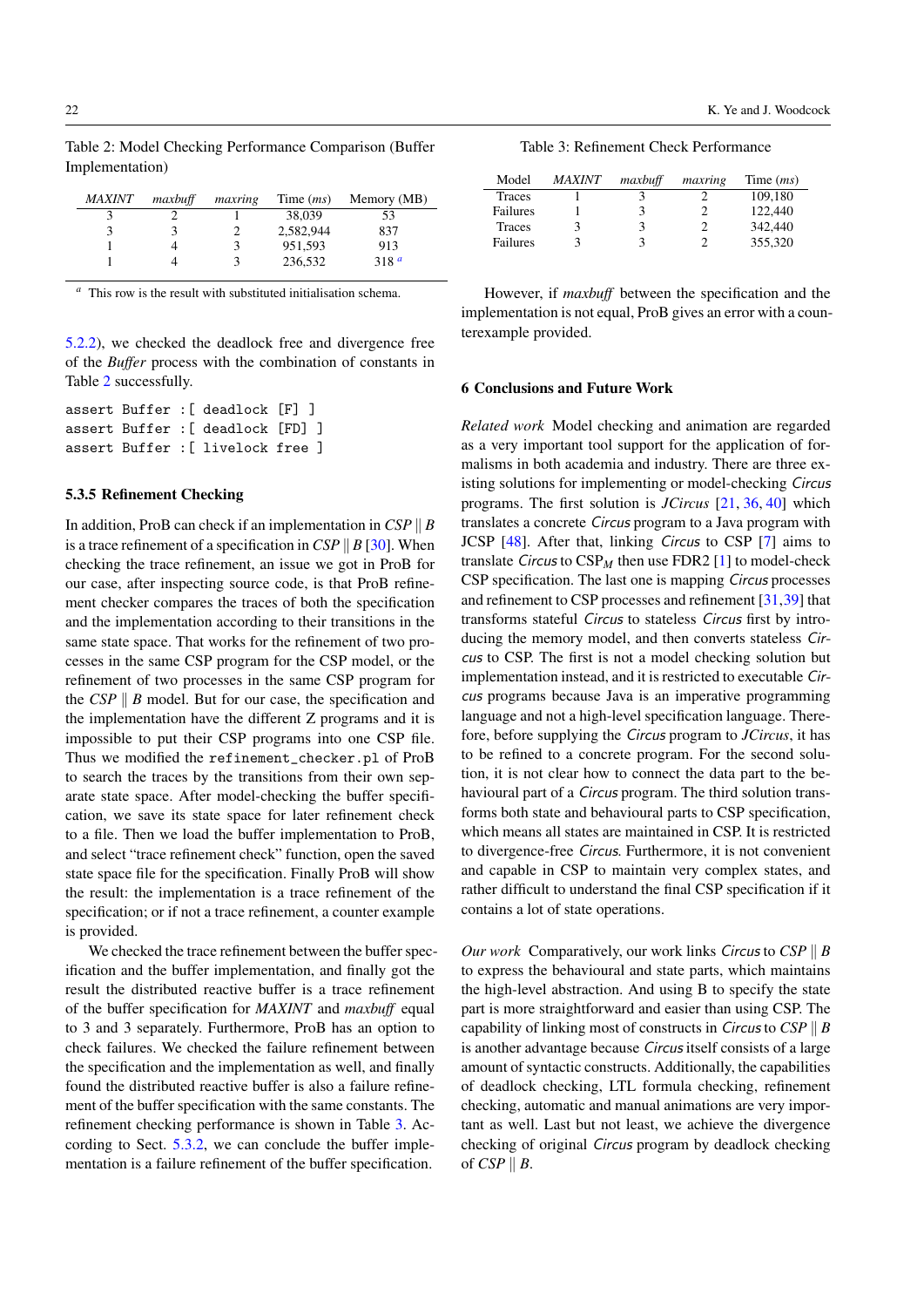However, this work has some limitations as well. *Generics* in *Circus* are not supported; for *CSP*  $\parallel$  *B*, its state is composed of the state from B and the state of the process from CSP, and is expressed as a pair [9], thus its state space is more complex for exploration; limited actions can occur in both sides of external choice ( $\Phi$  Rule 11) due to the semantics of external choice [37]; the rule of parallel composition of actions ( $\Phi$  Rule 13) achieves semantical equality but is difficult to implement because we need to keep a copy of temporary variables in CSP for both state variables in B and local variables, which makes the state maintained in CSP temporarily before merge and is against our strategy that state and behaviour are separated in B and CSP; how to trace *CSP*  $\parallel$  *B* back to *Circus* is an issue.

*Future work* By now, we have defined the translation rules for a large subset of constructs in Circus , given the soundness, and developed a simple translator which can deal with very limited rules. We will continue to study a more complicated case, extend the translator to support approximately all rules defined. Most significantly, we need to minimize the limitations. For instance, we may modify the operational semantics of  $CSP \parallel B$  in ProB to make external choice resolved only by external events and termination but not communication between CSP and B, which makes all actions can occur in external choice. In addition, for link of axiomatic definition to CSP ( $\Phi$  Rule 2), we will modify the implementation of ProB to make it instantiated to the same value as in Z.

Acknowledgements We thank Leo Freitas and Andrew Butterfield for discussions about the link approach, CZT as well as the insights of difficulties.

#### References

- 1. FDR2: a refinement checker for establishing properties of models expressed in CSP. URL www.fsel.com/software.html
- 2. SICStus Prolog Manual (Arithmetic Expressions). URL https://sicstus.sics.se/sicstus/docs/latest4/ html/sicstus.html/ref\_002dari\_002daex.html#ref\_ 002dari\_002daex
- 3. The ProB Animator and Model Checker. URL http: //www.stups.uni-duesseldorf.de/ProB/index.php5/ Main\_Page
- 4. ISO/IEC: Information Technology-Z Formal Specification Notation-Syntax, Type System and Semantics. (2002). URL http://standards.iso.org/ittf/ PubliclyAvailableStandards/c021573\_ISO\_IEC\_13568\_ 2002(E).zip
- 5. Abrial, J.R.: The B-book: assigning programs to meanings. Cambridge University Press (2005)
- 6. Abrial, J.R.: Modeling in Event-B: System and Software Engineering. Cambridge University Press (2010)
- 7. Beg, A., Butterfield, A.: Linking a state-rich process algebra to a state-free algebra to verify software/hardware implementation. In: FIT, p. 47 (2010)
- 8. Bergstra, J.A., Klop, J.W.: Process Algebra for Synchronous Communication. Information and Control 60(1-3), 109–137 (1984)
- 9. Butler, M., Leuschel, M.: Combining CSP and B for Specification and Property Verification pp. 221–236 (2005)
- 10. Carlsson, M.: Sicstus PROLOG User's Manual 4.2. Books On Demand - Proquest (2012)
- 11. Carrington, D.A., Duke, D.J., Duke, R., King, P., Rose, G.A., Smith, G.: Object-Z: An Object-Oriented Extension to Z. In: FORTE, pp. 281–296 (1989)
- 12. Cavalcanti, A., Sampaio, A., Woodcock, J.: A Refinement Strategy for Circus. Formal Asp. Comput. 15(2-3), 146–181 (2003)
- 13. Cavalcanti, A., Woodcock, J.: A Tutorial Introduction to CSP in *unifying theories of programming*. In: PSSE, pp. 220–268 (2004)
- Clarke Jr., E.M., Grumberg, O., Peled, D.A.: Model checking. MIT Press, Cambridge, MA, USA (1999)
- 15. Clearsy: B LANGUAGE REFERENCE MANUAL (Version 1.8.6). URL http://www.atelierb.eu/ressources/ manrefb1.8.6.uk.pdf
- 16. Dijkstra, E.W.: A Discipline of Programming. Prentice-Hall (1976)
- 17. Eclipse: Eclipse Public License v 1.0. URL http://www. eclipse.org/org/documents/epl-v10.html
- 18. Fischer, C.: CSP-OZ: A Combination of Object-Z and CSP (1997)
- 19. Fischer, C.: How to Combine Z with Process Algebra. In: ZUM, pp. 5–23 (1998)
- 20. Formal Systems (Europe) Ltd: FDR2 User Manual, fdr 2.94 edn. (2012)
- 21. Freitas, A., Cavalcanti, A.: Automatic Translation from Circus to Java. In: FM, pp. 115–130 (2006)
- 22. Freitas, L.: Model Checking Circus. Ph.D. thesis (2005)
- 23. Galloway, A., Stoddart, B.: An Operational Semantics for ZCCS. In: ICFEM, pp. 272– (1997)
- 24. Hoare, C., He, J.: Unifying theories of programming, vol. 14. Prentice Hall (1998)
- 25. Hoare, C.A.R.: Communicating Sequential Processes. Prentice-Hall (1985)
- 26. Jones, C.B.: Systematic software development using VDM (2. ed.). Prentice Hall International Series in Computer Science. Prentice Hall (1991)
- 27. Lamport, L.: Specifying Systems, The TLA+ Language and Tools for Hardware and Software Engineers. Addison-Wesley (2002)
- 28. Lazic, R.: A Semantic Study of Data Independence with Application to Model Checking. Ph.D. thesis (1999). URL http: //citeseer.uark.edu:8080/citeseerx/showciting; jsessionid=344C8C9F9CE25F2A4FE75DDD6362C072?cid= 96955& sort=recent
- 29. Leijen, D.: Division and Modulus for Computer Scientists (2001)
- 30. Leuschel, M., Butler, M.J.: Automatic Refinement Checking for B. In: ICFEM, pp. 345–359 (2005)
- 31. Marcel Oliveira Augusto Sampaio, P.A.R.R.A.C.J.W.: Compositional Analysis and Design of CML Models. COMPASS Deliverable D24.1 (2013)
- 32. Milner, R.: A Calculus of Communicating Systems, *Lecture Notes in Computer Science*, vol. 92. Springer (1980)
- 33. Morgan, C.C.: Programming from specifications, 2nd Edition. Prentice Hall International series in computer science. Prentice Hall (1994)
- 34. Mota, A., Sampaio, A.: Model-Checking CSP-Z. In: FASE, pp. 205–220 (1998)
- 35. Nogueira, S., Sampaio, A., Mota, A.: Test generation from state based use case models. Formal Aspects of Computing pp. 1–50 (2012). DOI 10.1007/s00165-012-0258-z. URL http://dx. doi.org/10.1007/s00165-012-0258-z
- 36. Oliveira, M., Cavalcanti, A., Woodcock, J.: Formal Development of Industrial-Scale Systems in Circus. ISSE 1(2), 125–146 (2005)
- 37. Oliveira, M., Cavalcanti, A., Woodcock, J.: A Denotational Semantics for Circus. Electr. Notes Theor. Comput. Sci. 187, 107– 123 (2007)